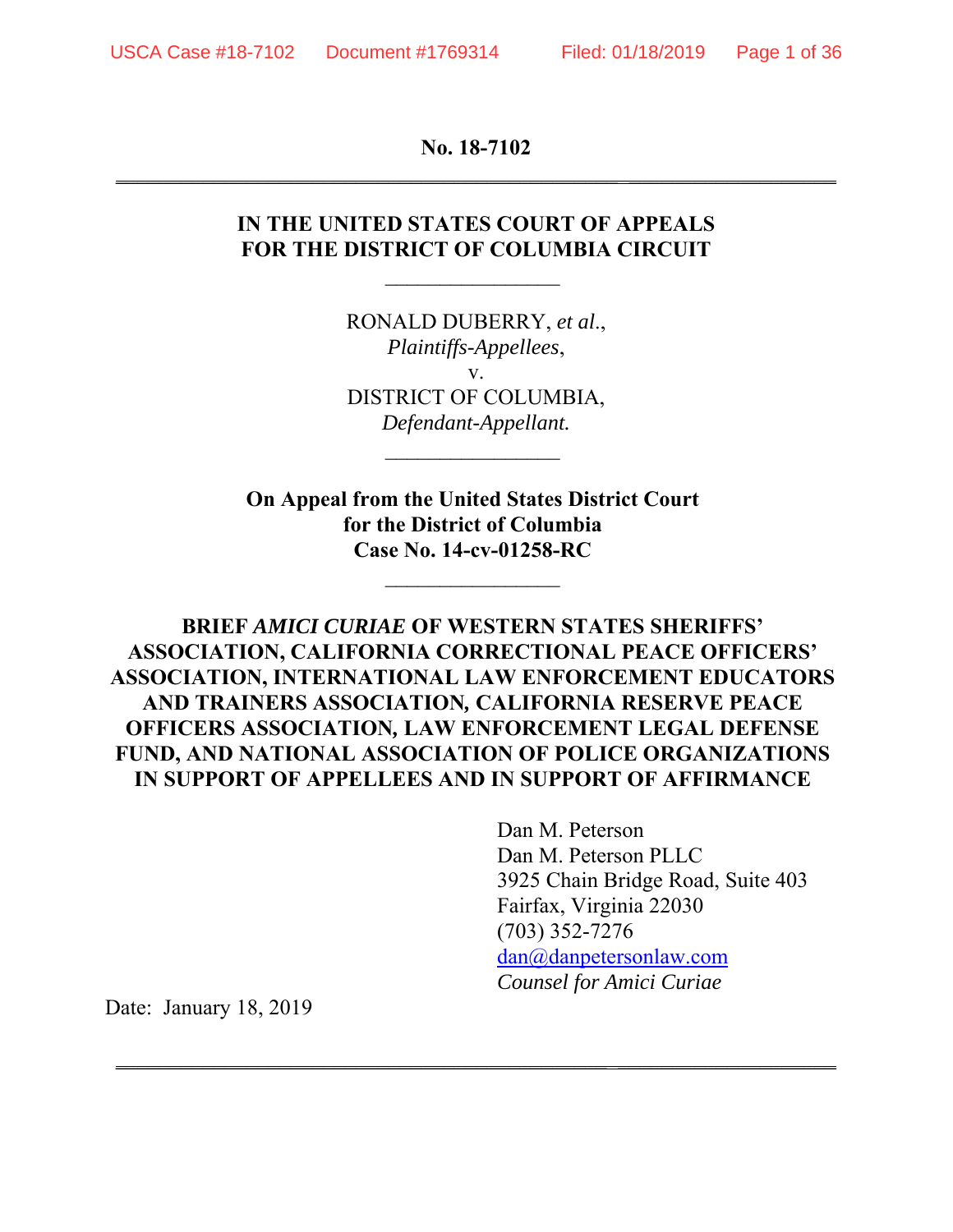# **CERTIFICATE AS TO PARTIES, RULINGS, AND RELATED CASES**

*Amici* adopt the Certificate presented in the Brief of Appellees, with the addition that *amici* in this Court include the six *amici* joining this brief.

### **CORPORATE DISCLOSURE STATEMENT**

Pursuant to Federal Rule of Appellate Procedure 26.1, counsel for *amici curiae* certifies that none of the *amici* has a parent corporation and no publicly held corporation owns 10% or more of the stock of any of the *amici*.

> /s/ Dan M. Peterson Dan M. Peterson

*Counsel for Amici Curiae*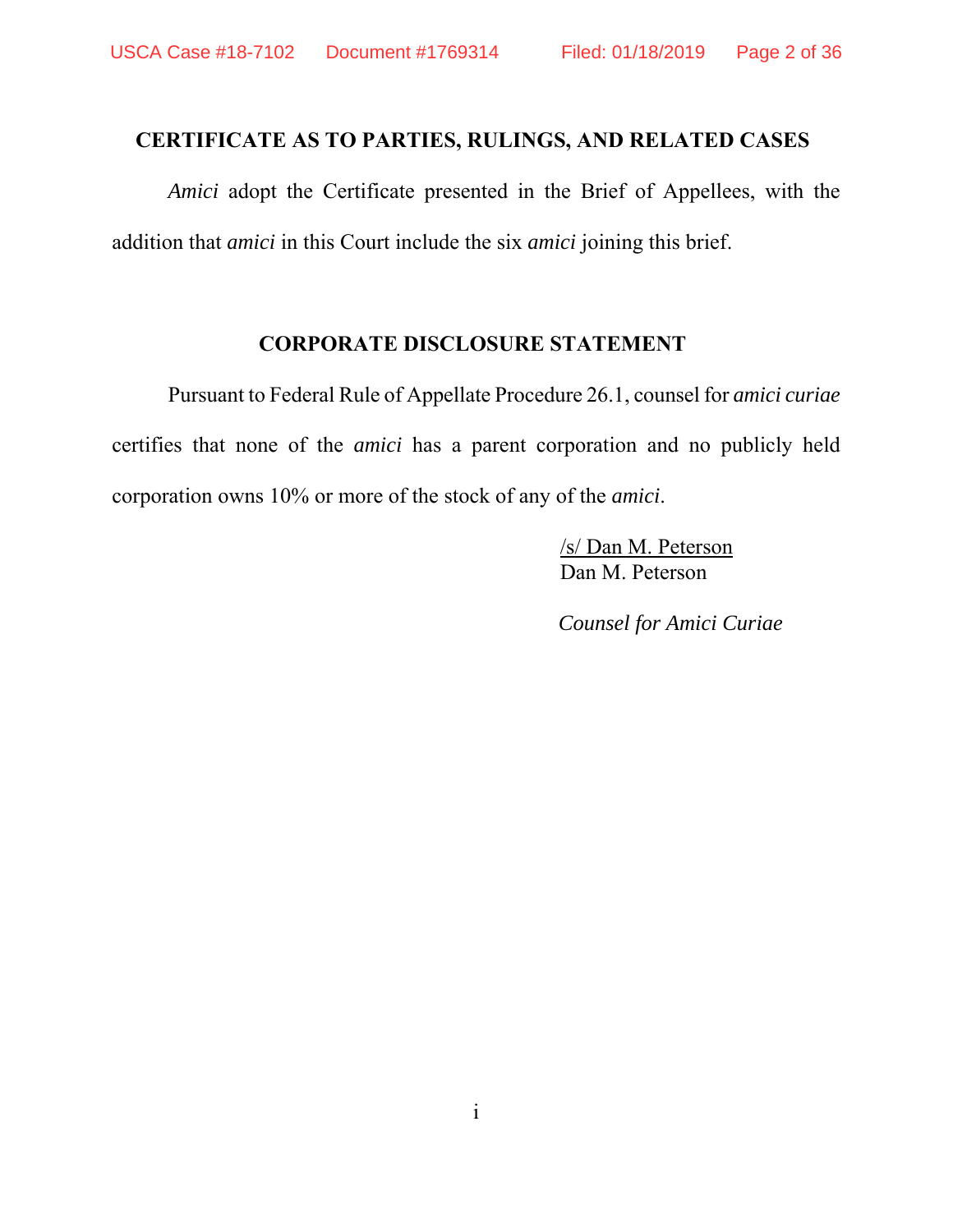# **TABLE OF CONTENTS**

| CERTIFICATE AS TO PARTIES, RULINGS,                                                                                     |  |
|-------------------------------------------------------------------------------------------------------------------------|--|
|                                                                                                                         |  |
|                                                                                                                         |  |
|                                                                                                                         |  |
|                                                                                                                         |  |
| I. THIS APPEAL IS LARGELY AN ATTEMPT<br>TO REARGUE ISSUES THAT WERE CLEARLY                                             |  |
| II. CONGRESS INTENDED TO                                                                                                |  |
| ARMED OFF-DUTY AND RETIRED LAW<br>III<br>ENFORCEMENT OFFICERS HAVE SAVED LIVES,<br>APPREHENDED CRIMINALS, AND OTHERWISE |  |
| IV. OFF-DUTY AND RETIRED LAW ENFORCEMENT<br>OFFICERS FACE THREATS AND VIOLENCE, SOMETIMES                               |  |
| CONCLUSION 28                                                                                                           |  |
|                                                                                                                         |  |
|                                                                                                                         |  |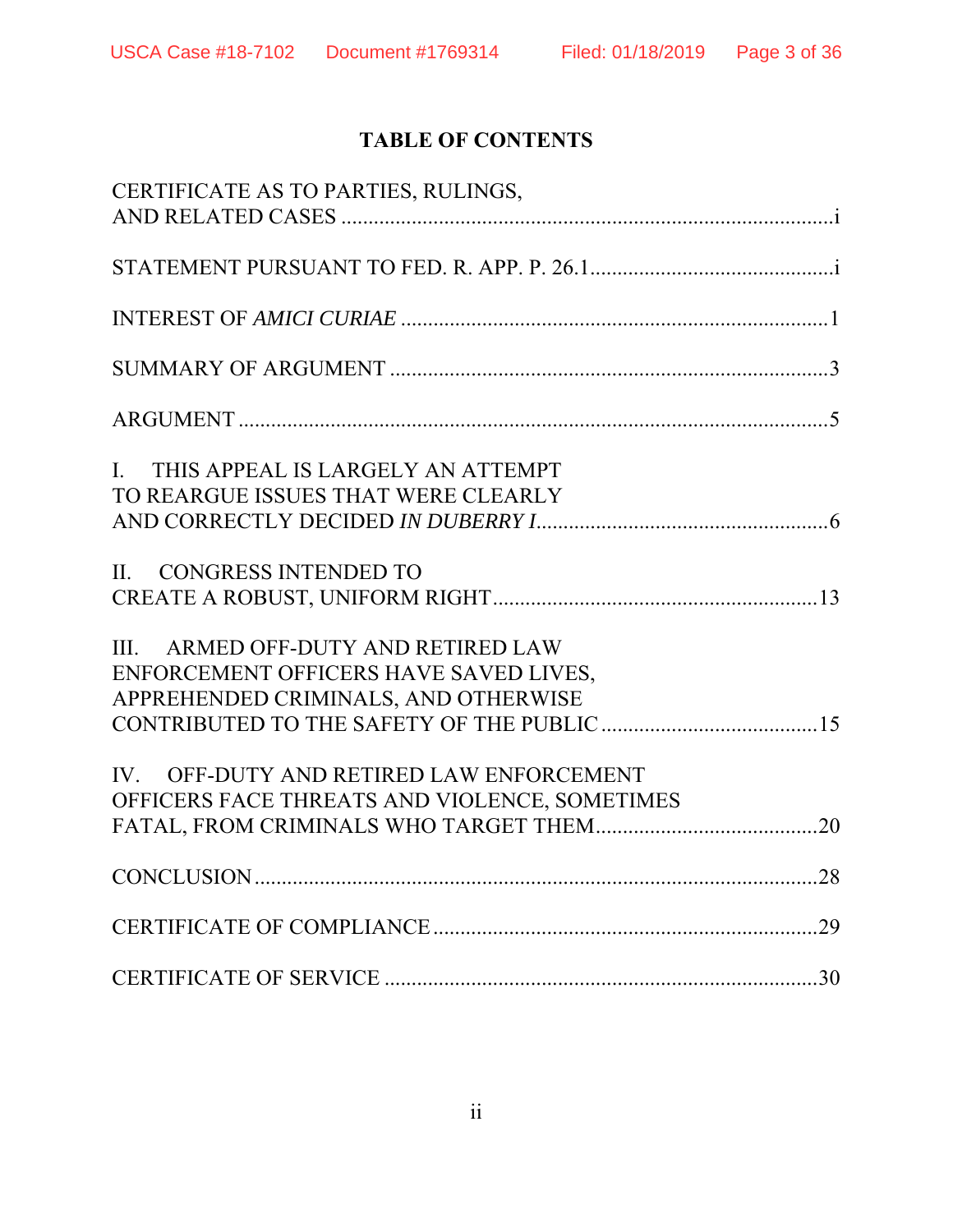# **TABLE OF AUTHORITIES**

| <b>CASES</b>                                                        | Page |
|---------------------------------------------------------------------|------|
|                                                                     |      |
| Christianson v. Colt Indus. Operating Corp., 486 U.S. 800 (1988) 12 |      |
|                                                                     |      |
| Duberry v. District of Columbia,                                    |      |
| Golden State Transit Corp. v. City of Los Angeles,                  |      |
|                                                                     |      |
| <b>STATUTES</b>                                                     |      |
|                                                                     |      |
|                                                                     |      |
|                                                                     |      |
|                                                                     |      |
|                                                                     |      |
|                                                                     |      |
|                                                                     |      |
|                                                                     |      |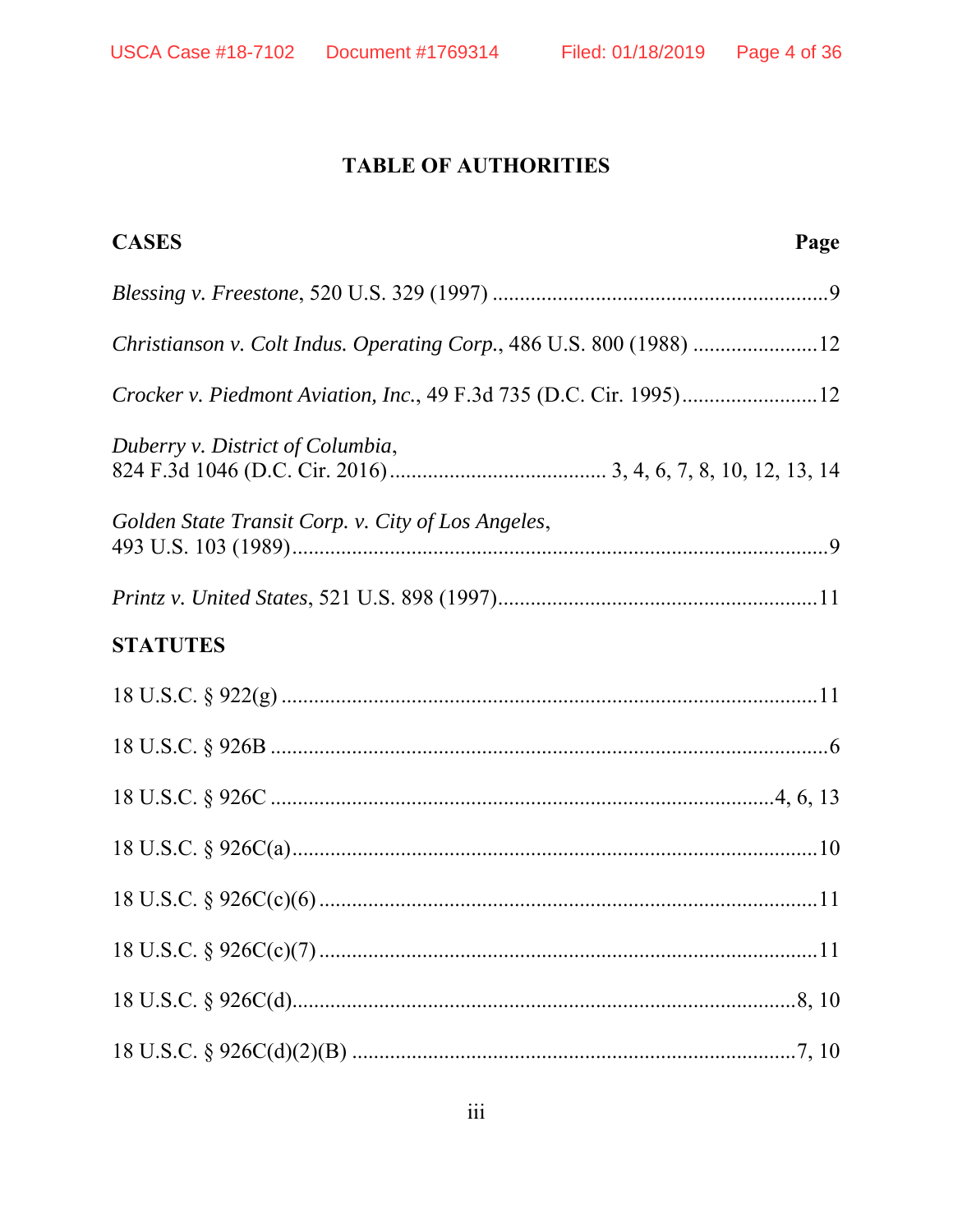| <b>OTHER AUTHORITIES</b>                                                                                                                                 |  |
|----------------------------------------------------------------------------------------------------------------------------------------------------------|--|
| Beckford, Checkey, Retired Police Officer Shot in Westchester                                                                                            |  |
| Bush, Rico, <i>Off-duty police officer catches murder suspect</i>                                                                                        |  |
| Fraternal Order of Police, H.R. 218/S. 253: Off-Duty or Retired,                                                                                         |  |
|                                                                                                                                                          |  |
|                                                                                                                                                          |  |
| Law Enforcement Officers Safety Act: Hearing<br>before the Subcommittee on Crime, Terrorism, and<br>Homeland Security of the Committee on the Judiciary, |  |
| Muchanic, Nora, Retired officer killed saving                                                                                                            |  |
| Murray, Gary V., Suspect shot by Worcester homeowner,<br>a retired officer, is held on \$10K cash bail,                                                  |  |
| Ovalle, David, Jurors convict Jersey man in murder of<br>ex-Miami police captain, MIAMI HERALD (Mar. 23, 2016) 25, 26                                    |  |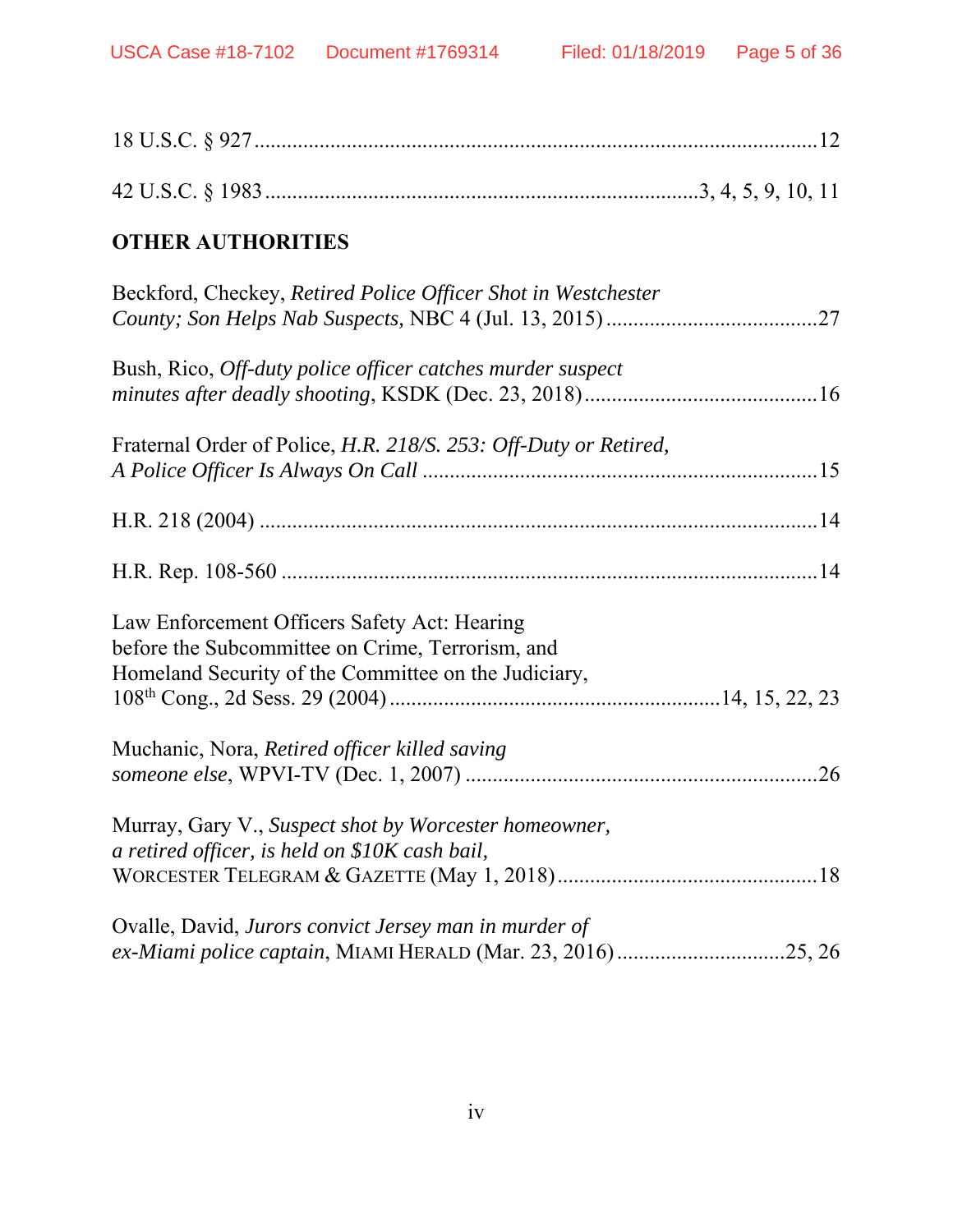| Prince, Chelsea, UPDATE: Men ID'd after deadly shootout<br>with off-duty officer outside DeKalb restaurant, |     |
|-------------------------------------------------------------------------------------------------------------|-----|
|                                                                                                             |     |
| Regnier, Chris, Off-duty officer chases down suspect in                                                     |     |
|                                                                                                             |     |
| Sylte, Allison, <i>Retired officer used 2 AR-15s to stop man</i>                                            |     |
|                                                                                                             | .20 |
| WATE 6, Accused Sevierville shoplifter arrested after                                                       |     |
|                                                                                                             |     |
| WNCN, Off-duty NC police officer was shot in the face,                                                      |     |
|                                                                                                             |     |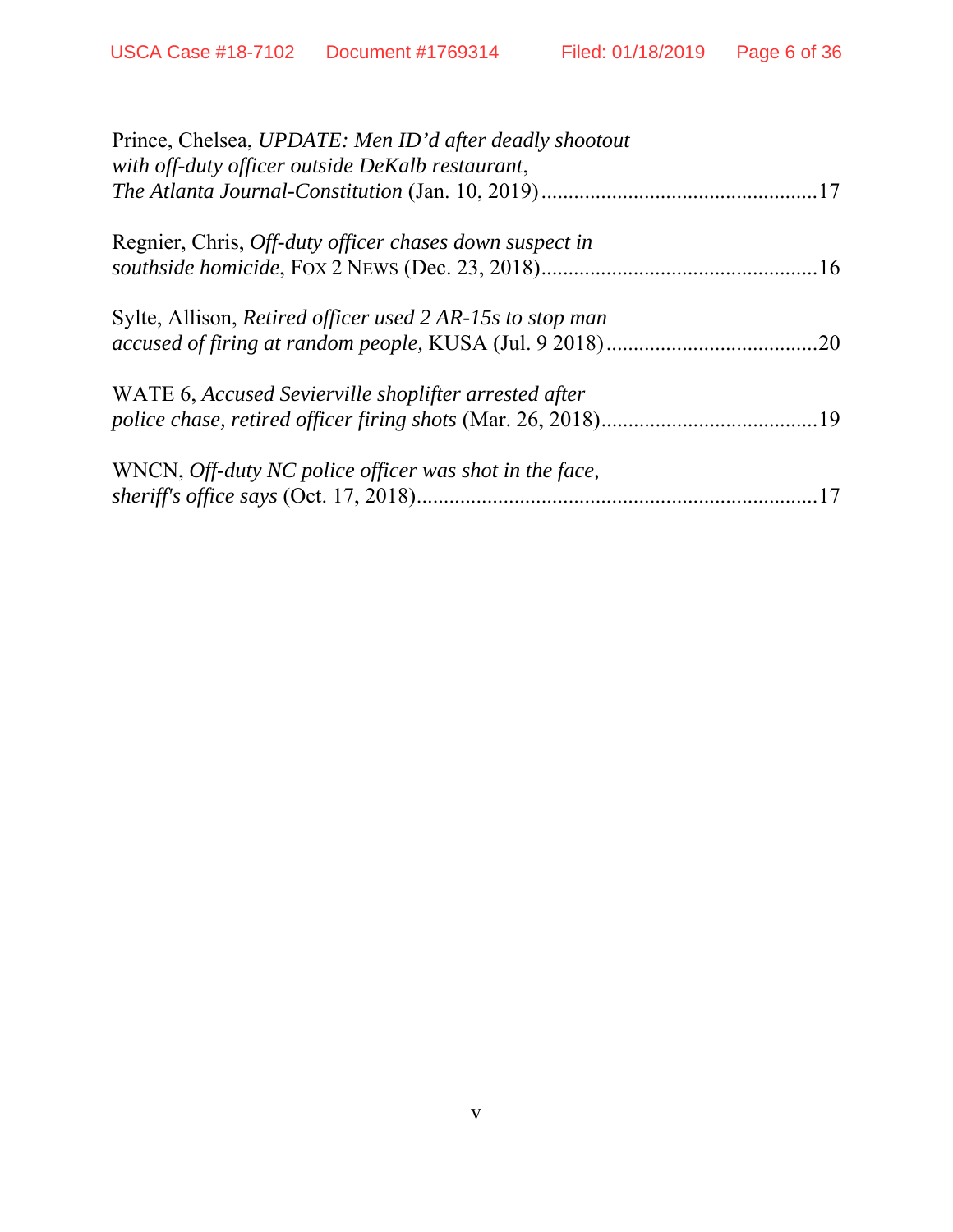$\overline{a}$ 

# **INTEREST OF** *AMICI CURIAE***<sup>1</sup>**

### **Western States Sheriffs' Association**

The Western States Sheriffs' Association was established in 1993, and consists of more than three hundred members from sixteen member states throughout the Western United States. Its mission is to assist sheriffs and their offices with federal and state legislative issues, address policy and procedural matters, and work together to keep the office of sheriff strong.

### **California Correctional Peace Officers' Association**

The California Correctional Peace Officers' Association is the exclusive bargaining representative for approximately 29,253 correctional peace officers employed by the California Department of Corrections and Rehabilitation in their labor relations with the State and represents its members on all matters relating to wage, hours, and other terms and conditions of their employment.

# **International Law Enforcement Educators and Trainers Association**

 The International Law Enforcement Educators and Trainers Association is a professional association of 4,000 persons committed to the reduction of law

<sup>&</sup>lt;sup>1</sup> No party's counsel authored this brief in whole or in part. No party or party's counsel, and no person other than *amici*, their members, or their counsel, contributed money that was intended to fund preparing or submitting this brief, except for funding expected to be provided by the NRA Freedom Action Foundation. All parties have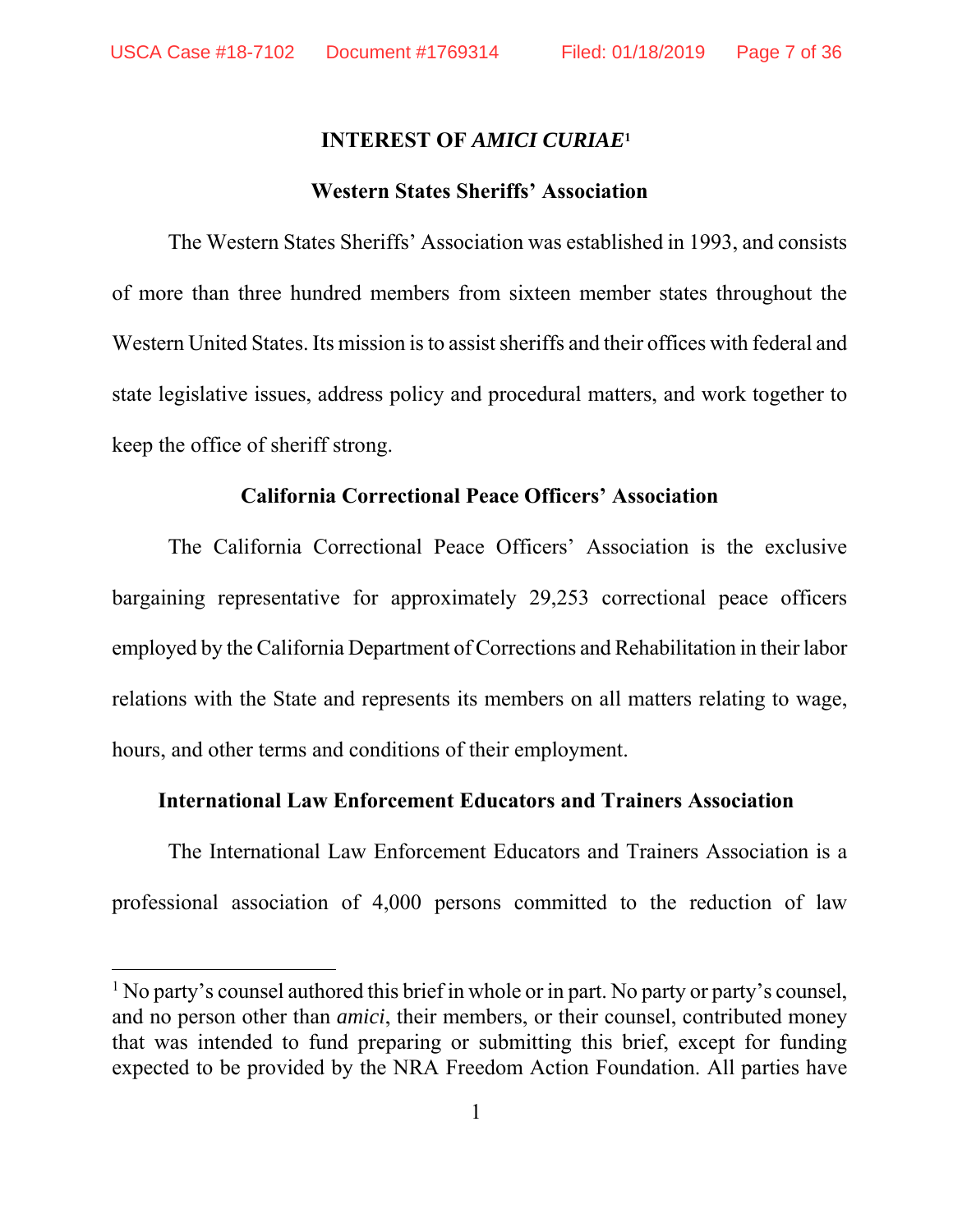enforcement risk and to saving lives of police officers and the general citizenry through the provision of training enhancements for criminal justice practitioners.

### **California Reserve Police Officers Association**

 The California Reserve Peace Officers Association ("CRPOA") was founded in 1974 for the purpose of raising the professional, educational and employment standards of California reserve peace officers. CRPOA members dedicate their time to community service by working as part-time employees with law enforcement agencies both on a compensated and non-compensated basis. These officers work with full-time regular officers to provide law enforcement services at the city, county, district, and State levels, including uniformed patrol, investigations, undercover and vice operations, and search and rescue. Approximately 600 law enforcement agencies currently employ more than 5,000 reserve law enforcement officers in California.

### **Law Enforcement Legal Defense Fund**

 The Law Enforcement Legal Defense Fund is a non-profit organization headquartered in Alexandria, Virginia, that provides legal assistance to law enforcement officers. It has aided nearly one hundred officers, many of whom have been acquitted, mostly in cases where officers have faced legal action for otherwise authorized and legal activity in the line of duty.

consented to the filing of this brief.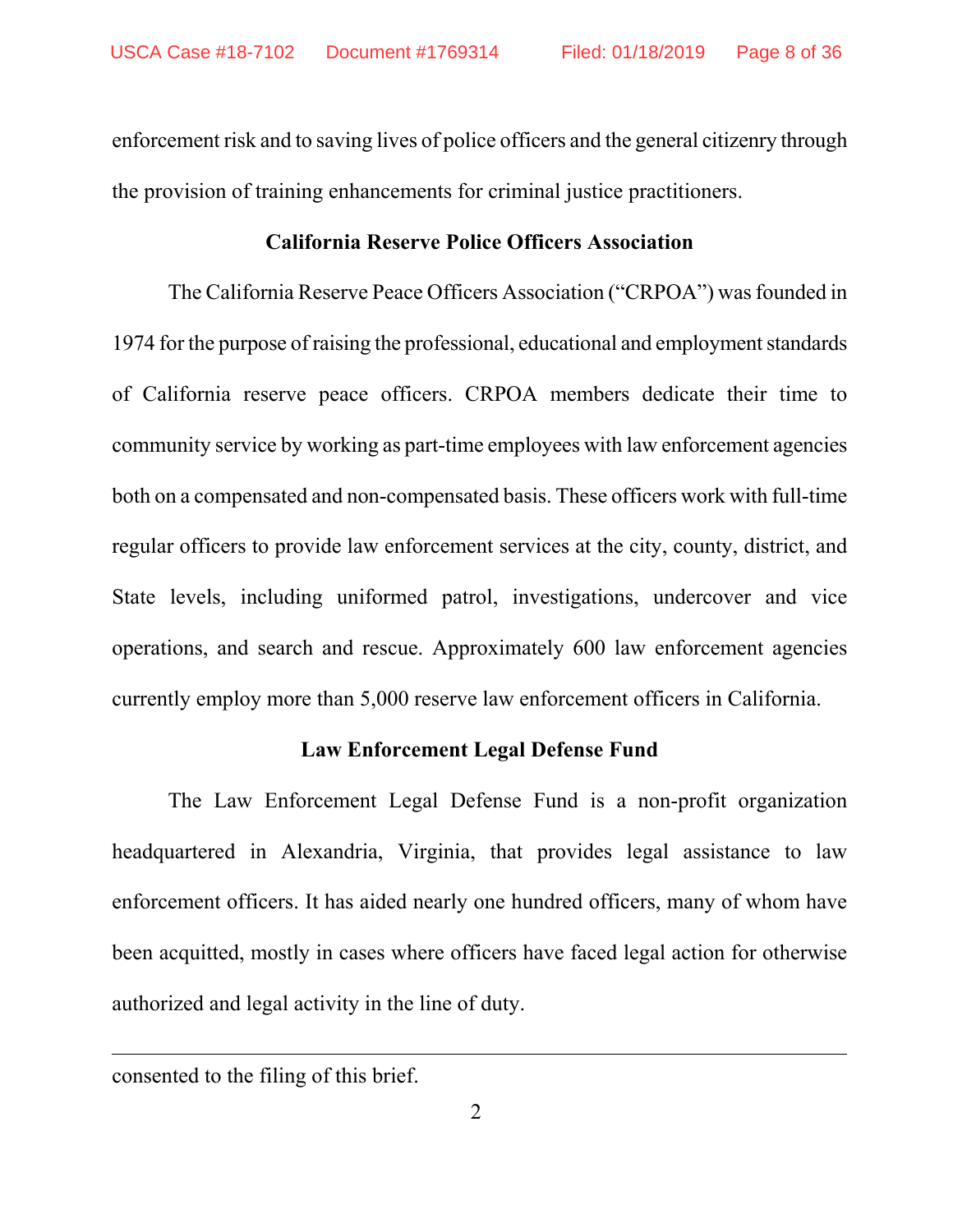### **National Association of Police Organizations**

The National Association of Police Organizations ("NAPO") is a coalition of police unions and associations from across the United States. NAPO advances the interests of America's law enforcement officers. Founded in 1978, it is the strongest unified voice supporting law enforcement in the country. It represents over 1,000 police units and associations, over 241,000 sworn law enforcement officers, and more than 100,000 citizens who share a common dedication to fair and effective law enforcement. NAPO often appears as *amicus curiae* in cases of special importance on behalf of law enforcement officers to protect officers' legal and constitutional rights.

#### **SUMMARY OF ARGUMENT**

Appellant District of Columbia argues on this appeal that plaintiffs failed to establish that they have the government-issued identifications required under LEOSA and that without those identifications they have no right to carry under LEOSA that is enforceable under 42 U.S.C. § 1983.

That argument is erroneous because this issue was essentially decided by the Court in *Duberry I.* That opinion held that LEOSA was intended to benefit individuals such as the plaintiffs, and that under prevailing Supreme Court authority regarding § 1983 plaintiffs had a substantive right to carry as qualified retired law enforcement officers. LEOSA imposes a mandatory duty on the States to recognize that right, and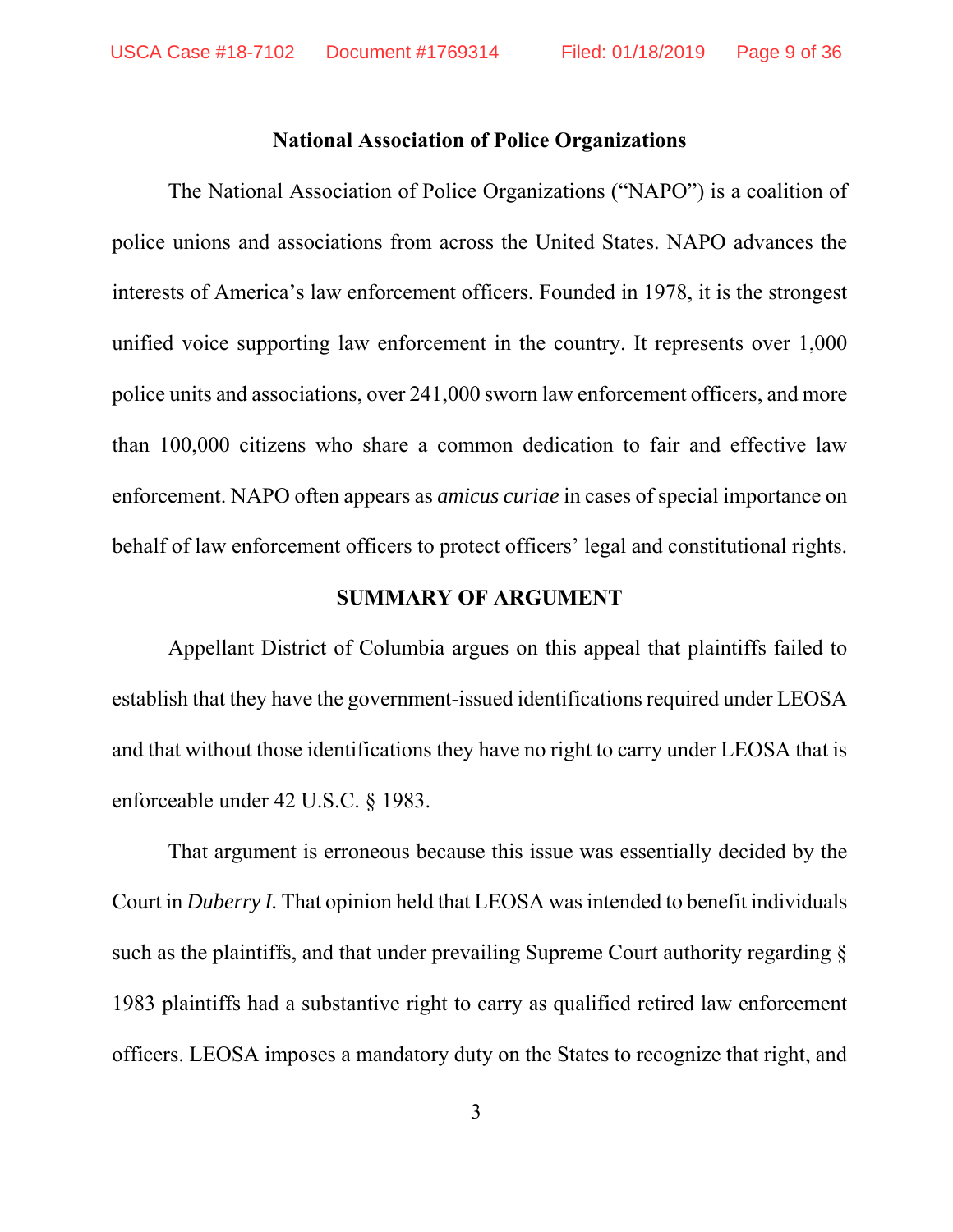preempts all state and local laws to the contrary. It does not afford discretion to the District of Columbia to redefine who is a qualified law enforcement officer or who is eligible for the LEOSA right.

In *Duberry I*, the Court distinguished sharply between an enforceable LEOSA right under 42 U.S.C. § 1983, and mere preconditions to the exercise of the right. It specifically held that the firearms certification requirement in 18 U.S.C. § 926C is merely a precondition to exercise of the LEOSA right to carry and does not affect the underlying LEOSA right itself. The photo identification requirement must be treated the same way as the firearms certification requirement, both logically and based on the structure of the statute. The LEOSA right is based on historical facts about the law enforcement officer's service and powers of arrest, and not on the content of a particular piece of paper.

Congress intended to create a robust, uniform right under LEOSA. It resoundingly defeated attempts to water down the bill by allowing states to opt out, or by allowing states or localities to elevate their local policies and procedures over the rights defined in LEOSA. Instead, LEOSA preempts any State or local laws to the contrary. In that form, it passed by large bipartisan majorities in both the House and Senate.

As law enforcement officers and groups representing law enforcement, *amici*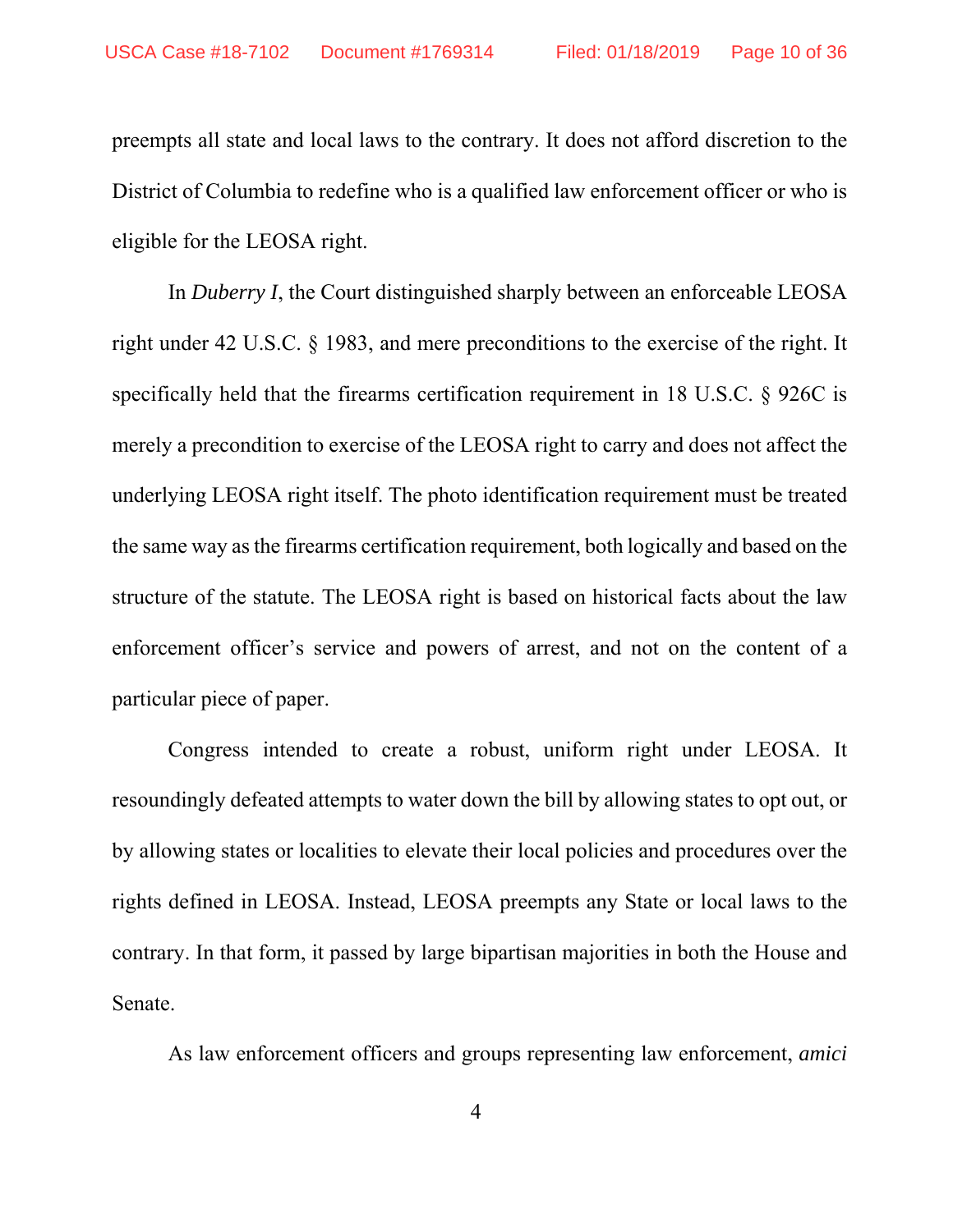know that armed, off-duty and retired law enforcement officers save lives, apprehend criminals, and otherwise contribute to the safety of the public. Numerous instances of such actions are recounted in Part III of this brief.

Similarly, off-duty and retired law enforcement officers face threats and violence, sometimes fatal, from criminals who target them. All three of the plaintiffs have faced such threats, and one was shot at repeatedly in back of his home. Testimony during hearings on LEOSA's adoption shows that Congress was well aware of such threats. The dangers faced by both off-duty and retired officers are documented in Part IV of this brief.

#### **ARGUMENT**

In its opening brief, the District states that the issue on this appeal is whether the trial court should have granted summary judgment to it rather than to plaintiffs because the plaintiffs allegedly "failed to establish that they have the requisite governmentissued identifications required under LEOSA and, without those identifications, they (1) have no right to carry under LEOSA that is enforceable in a Section 1983 action; and, in any event, (2) failed to establish a causal connection between the District's denial of the employment certification and their inability to qualify to carry a firearm under LEOSA." District's Opening Brief 1-2.

The short answers to these two contentions are: (1) that this Court already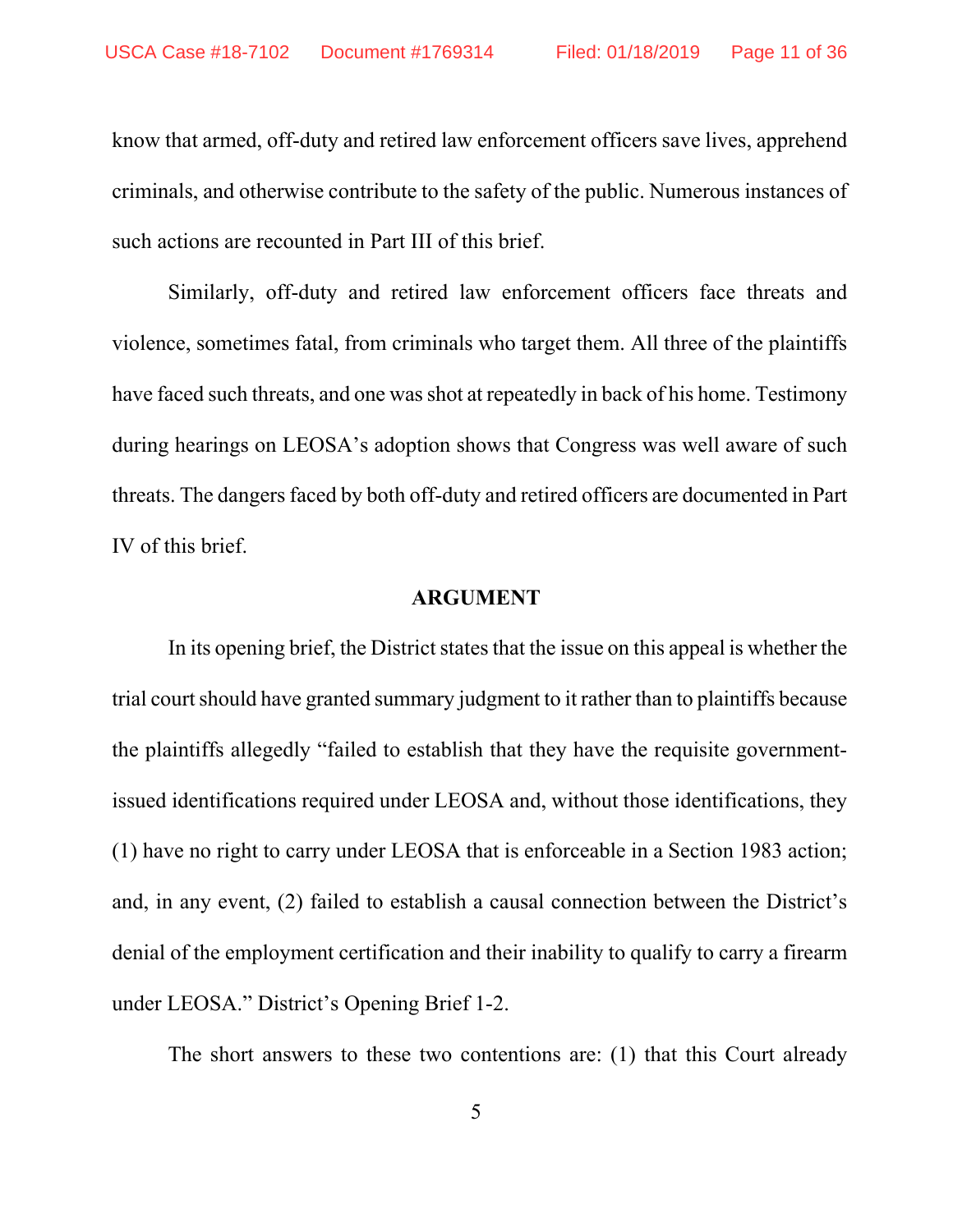essentially addressed the first part of the issue in the prior appeal in this matter, *Duberry v. District of Columbia*, 824 F.3d 1046 (D.C. Cir. 2016) ("*Duberry I*"); and (2) that the second part of the issue was not properly raised in the District Court and is therefore waived on appeal, but even if it were to be considered, it is incorrect.<sup>2</sup> In fact, the District has done everything its power to try to prevent plaintiffs from exercising their LEOSA rights recognized by this Court in *Duberry I*. In addition to compromising plaintiffs' own safety, the District's actions and arguments defy the clear intent of Congress. *Amici*, as groups composed of or representing law enforcement officers, therefore additionally demonstrate in this brief that the potential inability for law enforcement officers to carry concealed nationwide will diminish public safety, endanger off-duty and retired officers, and cost lives.

# **I. THIS APPEAL IS LARGELY AN ATTEMPT TO REARGUE ISSUES THAT WERE CLEARLY AND CORRECTLY DECIDED IN** *DUBERRY I***.**

 The *Duberry I* decision by this Court correctly, clearly, and straightforwardly applied the terms of LEOSA, 18 U.S.C. §§ 926B, 926C, to the legal challenge brought by plaintiffs against the District. JA 34-44. The D.C. Department of Corrections, as

<sup>&</sup>lt;sup>2</sup> *Amici* do not address the causation issue, except to note the irony of the District's position. The District argues that the identification cards issued by the District itself are insufficient to satisfy LEOSA standards, and then argues that the District has not caused the deprivation of LEOSA rights of which plaintiffs complain.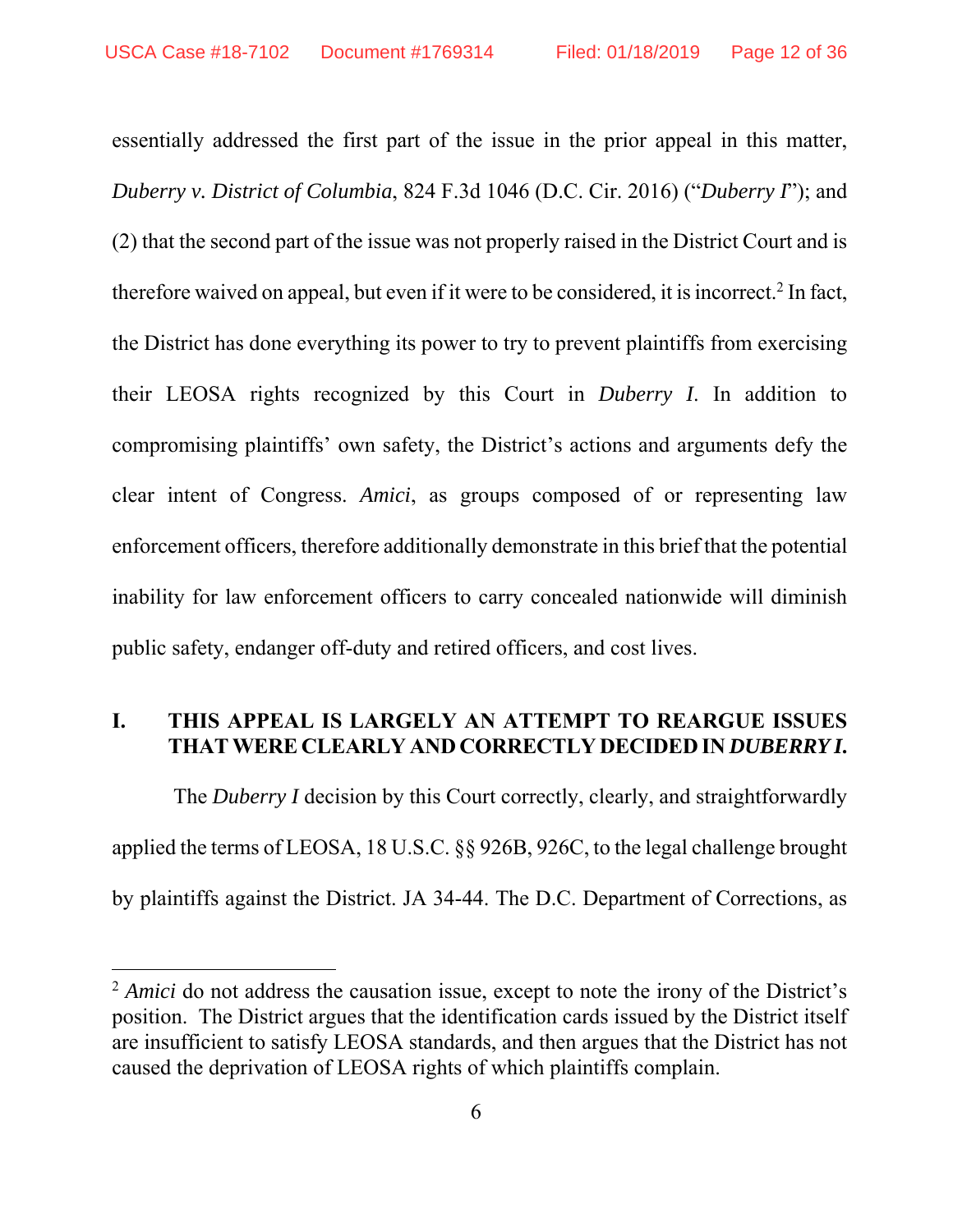plaintiffs' former employer, had refused to accurately fill out certain forms certifying the historical fact that plaintiffs had been employed by the Department of Corrections as law enforcement officers. The grounds for denial were that "[c]orrectional officers do not meet the full criteria and definition required by LEOSA because D.C. law gave correctional officers neither law enforcement status nor arrest authority." JA 36. (internal quotation marks omitted). Because of the District's refusal to include accurate information in those forms, plaintiffs could not obtain a firearms certification, described in 18 U.S.C.  $\frac{6}{926C(d)(2)(B)}$ , necessary for them to actually carry firearms concealed.

 On this Court's *de novo* review of the District Court's dismissal of the complaint, *Duberry I* held, among other things, that:

The "LEOSA right is not limited to former police officers" but, contrary to the District's contentions, includes correctional officers who "engage[d] in ... the incarceration of any person for [] any violation of law.'" JA 38. Consequently, that obstacle thrown up by the District has been resolved and is no longer present as an issue on this appeal.

Contrary to the District's arguments, *Duberry I* held that plaintiffs as correctional officers possessed "statutory powers of arrest," thus meeting that portion of the test to be qualified retired law enforcement officers under LEOSA. JA 38. As the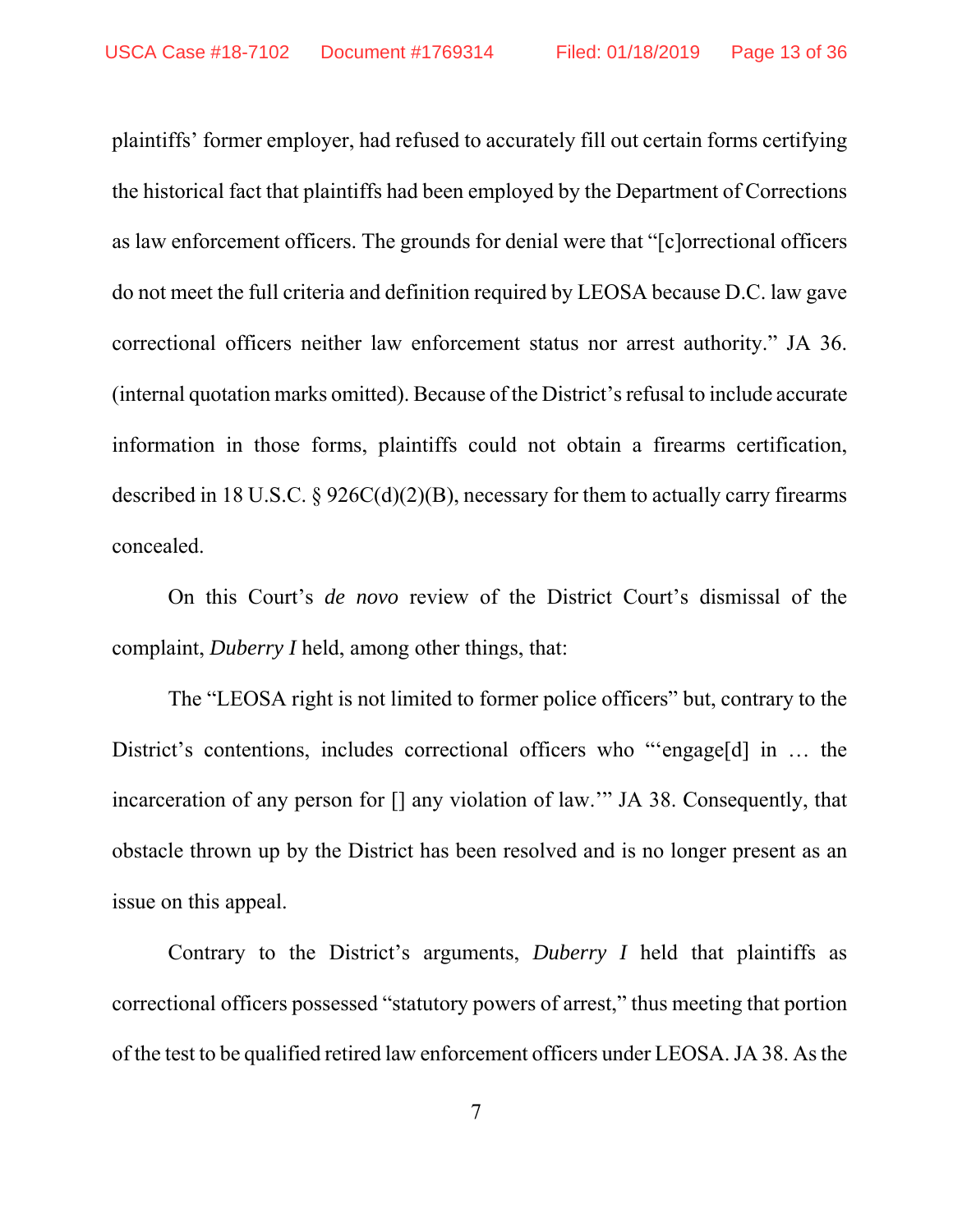opinion noted, "Only when appellants, as retirees, sought to exercise their concealed carry right under the LEOSA did the District of Columbia change its position." JA 40. But Congress defined who is a qualified law enforcement officer, and "[a]s Congress deemed the federal right to be of preeminent importance, notwithstanding state laws prohibiting the concealed carry of firearms, it left no discretion for a state to revise the historical record of an individual qualified law enforcement officer." JA 40. Thus, whether plaintiffs had the power of arrest is not an issue in this appeal.

Further, *Duberry I* held that there is no requirement under LEOSA, as the District asserted, that prior to retiring a law enforcement officer's job required carrying a firearm in order to be a "qualified retired law enforcement officer."<sup>3</sup> JA 38. That, too, is no longer an issue.

 Instead, the District's principal argument is that plaintiffs' photo identification cards allegedly do not meet the standards set forth in 18 U.S.C. § 926C(d). But, as the trial court determined on remand, and as plaintiffs argue here, that argument is irrelevant.4

<sup>&</sup>lt;sup>3</sup> Much less is there a requirement, as the District contended in the District Court on remand, that only those days on which the officer actually carried a firearm count towards LEOSA's ten years of service requirement; *i.e.,* that the officer must have actually carried for 3650 individual days. That argument was rejected by the District Court, JA 456, and has not been appealed.

<sup>4</sup> Plaintiffs also argue that the cards they possess are sufficient under LEOSA. *See* Brief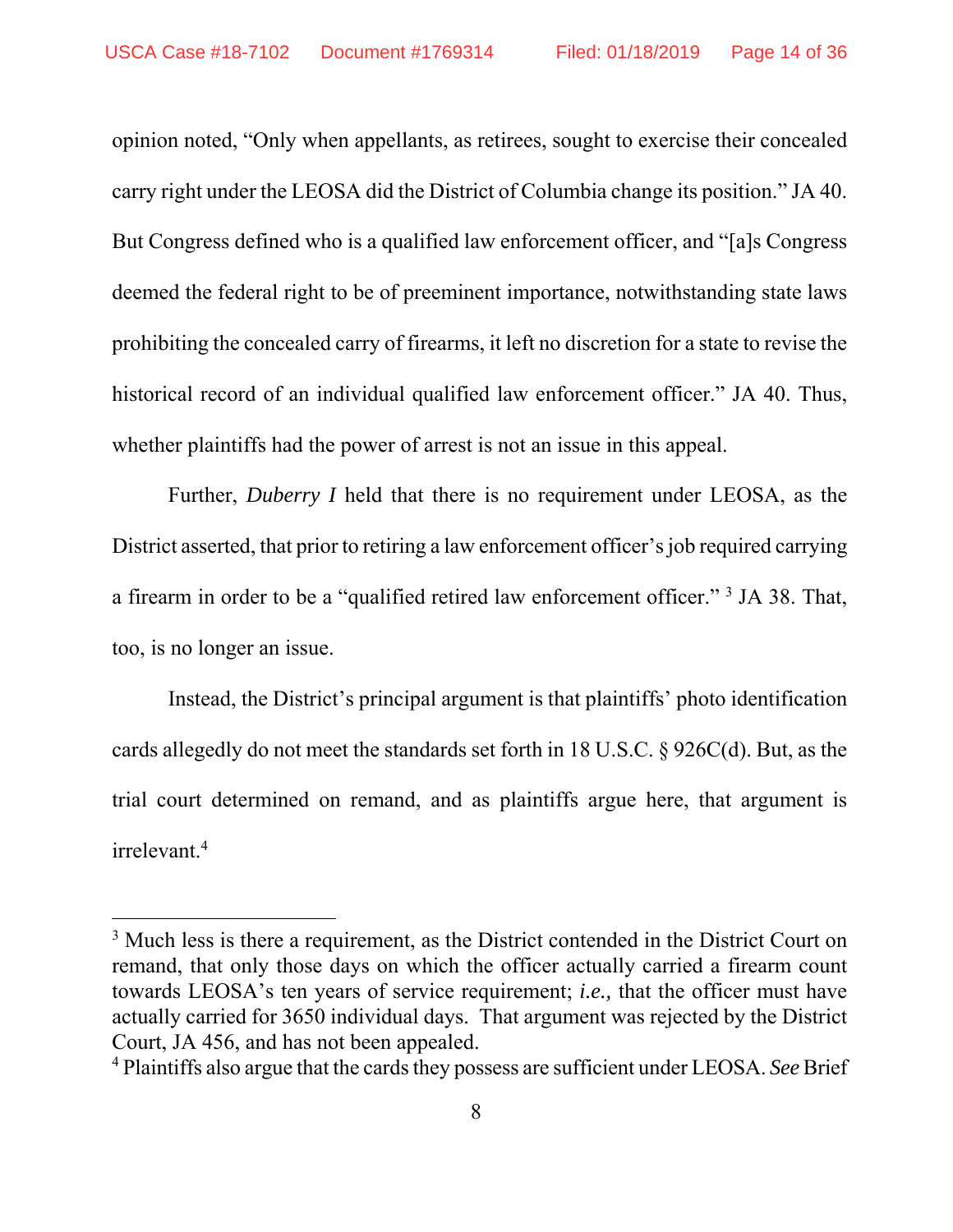Under the three-part test of *Blessing v. Freestone*, 520 U.S. 329 (1997), this Court found that plaintiffs satisfied the first part of the test, that "Congress…intended that the provision in question benefit the plaintiff." JA 37. The Court determined that "the text supports appellants' claim that Congress intended the LEOSA to benefit individuals like them directly." JA 38. After finding that plaintiffs met all three *Blessing* factors, the opinion concluded that "Taken together, the LEOSA's plain text, purpose, and context show that Congress intended to create a concrete, individual right to benefit individuals like appellants and that is within "the competence of the judiciary to enforce." (citing *Golden State Transit Corp. v. City of Los Angeles*, 493 U.S. 103, 106 (1989)). JA 39.

Thus, LEOSA "provides a substantive right" to carry, as evident from LEOSA's "categorical preemption of state and local law standing in the way of the LEOSA right to carry." JA 38. LEOSA "imposes a mandatory duty on the states to recognize the right it establishes." JA 38. The meaning of the statutory words used by Congress "does not afford discretion to the District of Columbia…to redefine either who are 'qualified law enforcement officers' or who is eligible for the LEOSA right." JA 39.

of Appellees at 7. Various cards were issued at different times with different language. *Amici* will not address these detailed facts because, as noted, they are irrelevant to whether plaintiffs possess an enforceable LEOSA right under 42 U.S.C. § 1983, and thus summary judgment for plaintiffs was proper.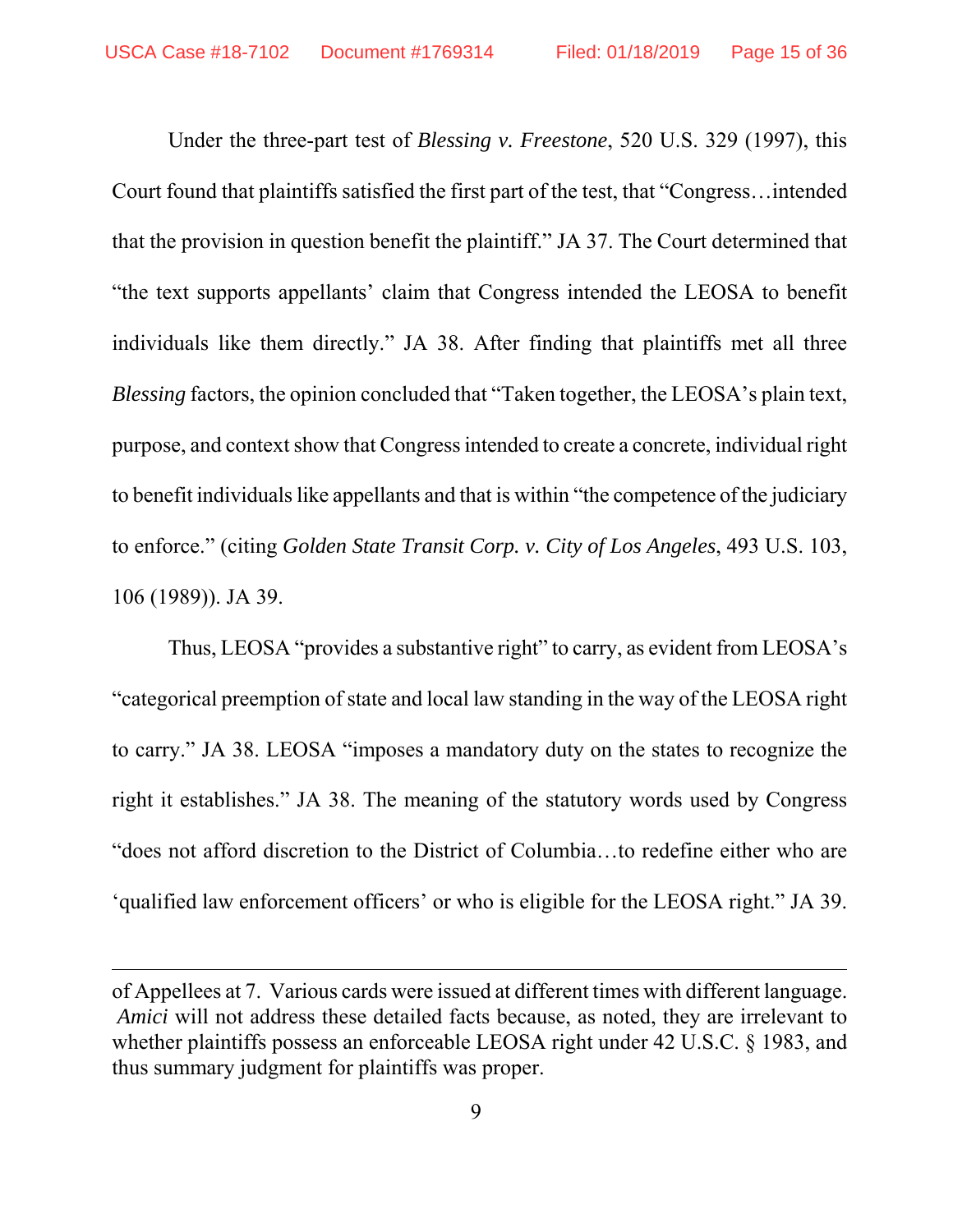Accordingly, plaintiffs may enforce under 42 U.S.C. § 1983 their LEOSA right to carry concealed. JA 39.

The precise language of the photo identification cards does not determine whether plaintiffs have an enforceable LEOSA right. This Court expressly rejected the theory that Congress intended an "attachment theory" to apply; where appellants would lack the LEOSA right "until they obtain the subsection  $(d)(2)(B)$  firearms certification…" JA 39. Instead, there is "no textual indication that Congress contemplated the concealed carry right to be other than as defined in the straightforward text." *Id. Duberry I* therefore drew a sharp distinction:

In enacting the requirements for "qualified law enforcement officers" to claim this right, Congress gave every signal that it contemplated no state reevaluation or redefinition of federal requirements. *Consequently, the firearms certification requirement does not define the right itself but is rather a precondition to the exercise of that right.*

*Id.* (emphasis added).

The photo identification requirement stands exactly on a par with the firearms certification requirement. The structure of the statute reinforces that conclusion. Both are referenced in § 926C(a), and both are defined in § 926C(d). Neither of them defines the LEOSA right, but both are preconditions to its exercise. Indeed, in *Duberry I* this Court treated the photo identification requirement as being on the same level as the firearms certification requirement when it discussed the anti-commandeering doctrine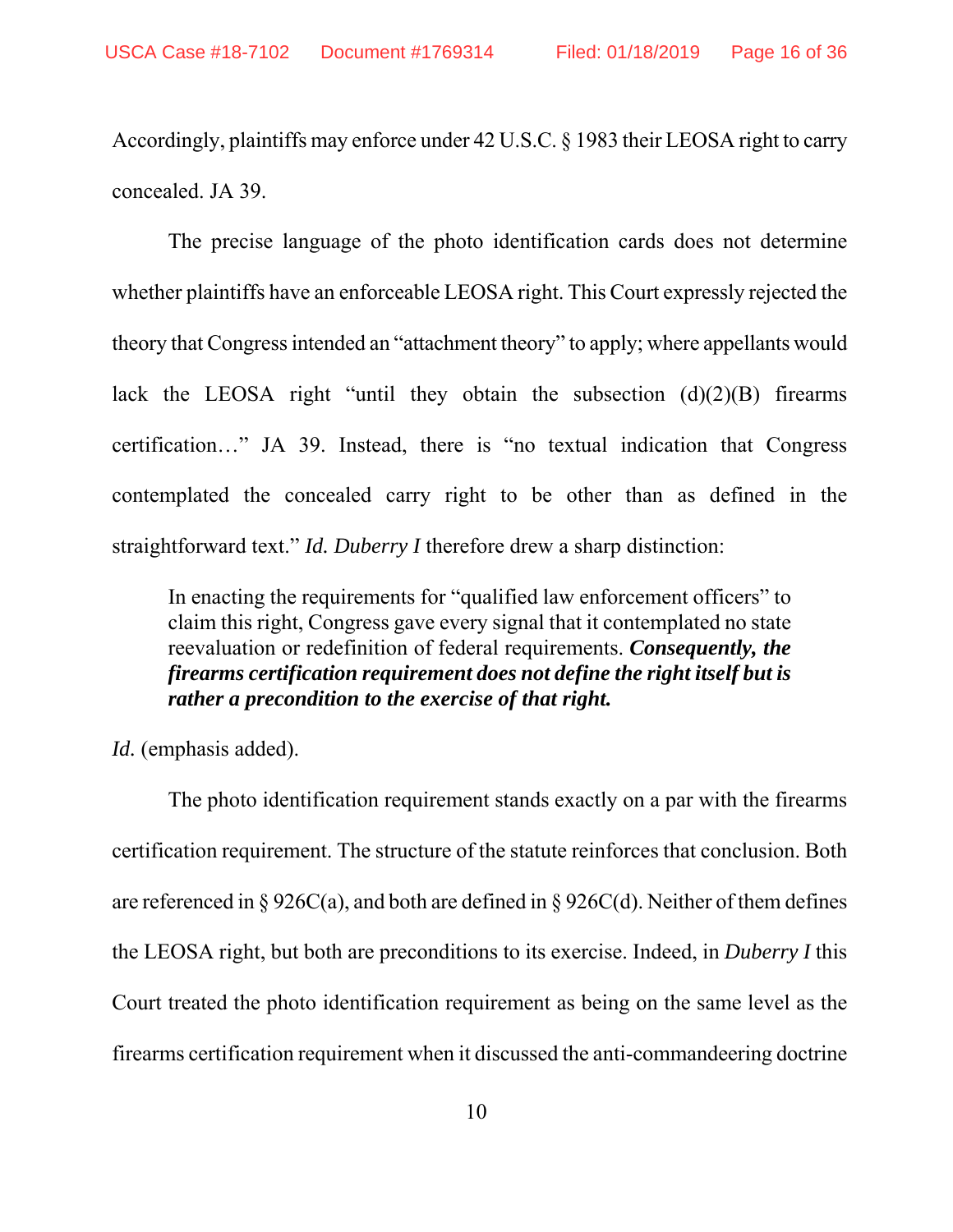of *Printz v. United States*, 521 U.S. 898 (1997). JA 41.

Furthermore, the firearms certification requirement and the photo identification requirement are *mutable* factors, just like the requirements in § 926C(c)(6) and (7). Those sections provide that the individual "(6) is not under the influence of alcohol or another intoxicating or hallucinatory drug or substance; and (7) is not prohibited by Federal law from receiving a firearm." Both of those can change.<sup>5</sup> Similarly, whether or not a law enforcement agency issues identification cards satisfactory under LEOSA can change as well. *Amici* represent many hundreds of jurisdictions. They know from experience that identification cards may take different formats; the formats may change over time; procedures and standards for their issuance may change; individuals in authority within a given department will definitely change, and so may their directives regarding LEOSA. But it would be odd to suggest that the underlying LEOSA right of qualified retired law enforcement officers—that can be vindicated by a § 1983 suit flickers in and out of existence depending on such changeable factors. And, of course, it doesn't. As this Court made clear, the essential inquiry under LEOSA is historical: separation from service in good standing after ten years of service as a law enforcement officer with power of arrest. That does not vary and is the essence of the right. The

<sup>&</sup>lt;sup>5</sup> The disqualifiers for receiving a firearm under federal law are set forth in 18 U.S.C.  $\S$  $922(g)$ . A brief look at those nine disqualifiers reveals that several of them can change.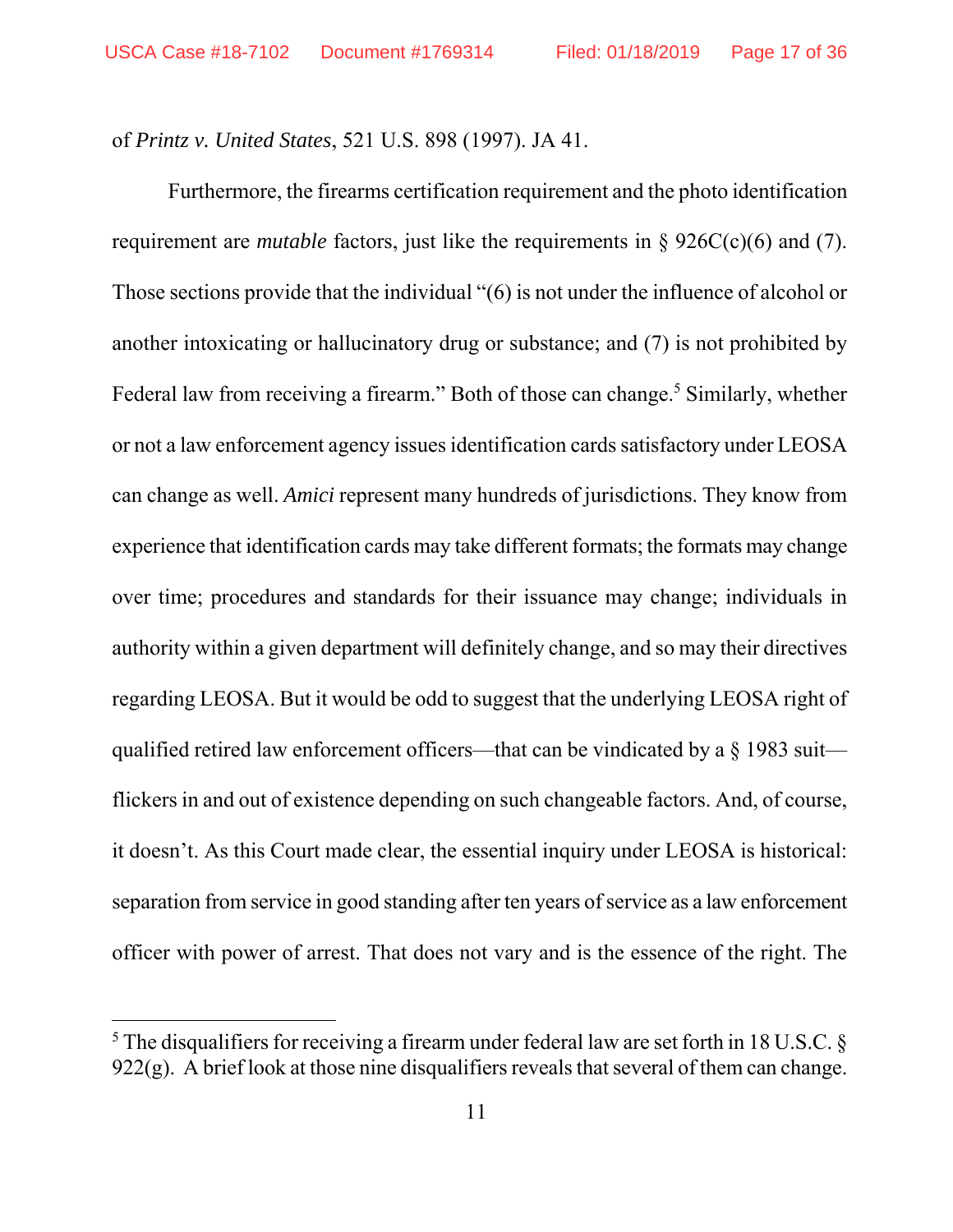contents of photo identification cards and certifications of firearms training may affect whether an individual can actually exercise his or her right to carry at a given time, but those mutable things do not affect the existence of the underlying LEOSA right itself.

In any event, the *Duberry I* opinion concluded that the District has no authority "to revise the statutory definition of 'qualified retired law enforcement officers' in a manner to deprive appellants of the right to which they are entitled." JA 41. Instead, "In preempting state and local law that would interfere with its purpose and intent, 18 U.S.C. § 927…, Congress set the requirements for LEOSA officers in terms of historical facts about the officer's service and powers of arrest." *Id.* The District's attempt to revise the statutory definition of the LEOSA right, by substituting pieces of paper for "the historical facts about the officer's service and powers of arrest" must necessarily fail.

 It goes without saying that these holdings should not be revisited on this appeal under the law of the case doctrine. As the District Court noted on remand:

Under the law-of-the-case doctrine, "a court involved in later phases of a lawsuit should not re-open questions decided . . . by that court or a higher one in earlier phases." *Crocker v. Piedmont Aviation, Inc.*, 49 F.3d 735, 739 (D.C. Cir. 1995); *see also Christianson v. Colt Indus. Operating Corp.*, 486 U.S. 800, 815–16 (1988) (explaining that the law-of-the-case doctrine "posits that when a court decides upon a rule of law, that decision should continue to govern the same issues in subsequent stages in the same case").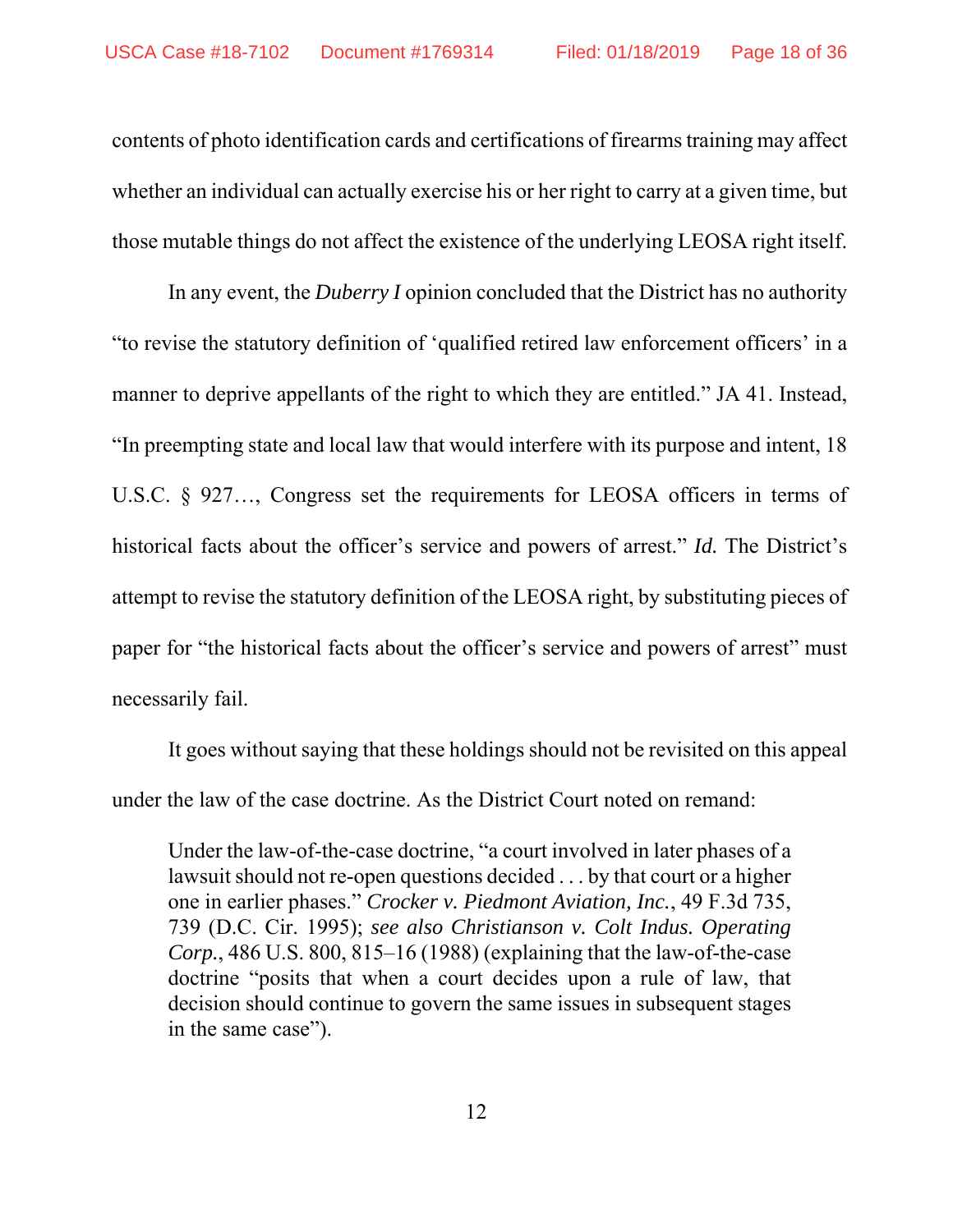JA 451.

#### **II. CONGRESS INTENDED TO CREATE A ROBUST, UNIFORM RIGHT.**

In passing LEOSA, Congress intended to create a uniform national standard by which qualified law enforcement officers and qualified retired law enforcement officers could carry concealed firearms in any state. Not only are they permitted to carry concealed firearms, but LEOSA states that they may do so "Notwithstanding any other provision of the law of any State or any political subdivision thereof…." 18 U.S.C. § 926C. The intent of Congress, as expressed in LEOSA's plain text, must therefore be given effect. It is literally true that the ability of retired and off-duty law enforcement officers to carry concealed can determine whether officers and innocent civilians live or die.

The influence of this Court on developing judicial standards for the implementation of LEOSA is likely to be consequential. As law enforcement officers and organizations, *amici* know that the faithful interpretation of LEOSA's text and history in *Duberry I*, which should be followed on this appeal, will save lives, prevent injury to law enforcement officers and other law-abiding citizens, and thwart criminal activity. Attempts by any state or local jurisdiction to undermine or eliminate the right, contrary to the intent of Congress, should not be countenanced.

Congress in fact provided a strong and uniform right. In the House Judiciary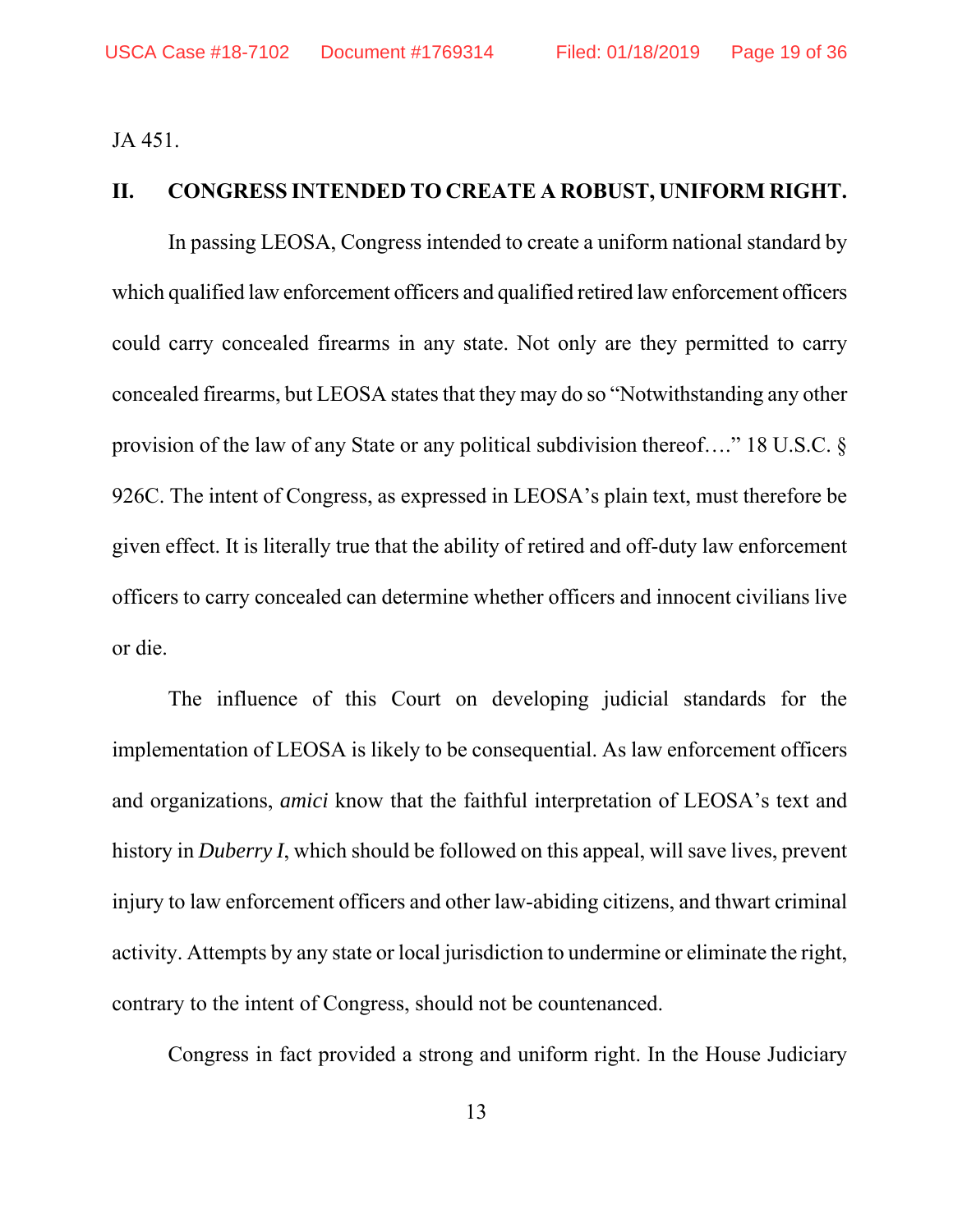Committee, attempts were made to water down the legislation by amendments. One would have allowed States to opt out of LEOSA. H.R. Rep. 108-560, at 6-7. It was heavily defeated in committee by a vote of 11 to 21. Another amendment would have effectively given a veto to all State and local law enforcement agencies, by providing that "the exemption under this law shall not be construed to supersede or limit the rules, regulations, policies, or practices of any State or local law enforcement agency." *Id.* at 7-8. It, too, was defeated by a vote of 11-21.

 This Court in *Duberry I* found that "Congress's purpose and context of its enactment" provided additional support for the conclusion that LEOSA creates an individual right. JA 39. While the testimony before Congress and other materials it considered will not be reproduced here, this Court stated that "Taken together, the LEOSA's plain text, purpose, and context show that Congress intended to create a concrete, individual right to benefit individuals like appellants…." JA 39.

As the Executive Director of *amicus* National Association of Police Organizations, William J. Johnson, described in his testimony, "H.R. 218 [LEOSA] currently enjoys strong, strong bipartisan support, as of this morning, I believe 296 cosponsors. Its Senate companion, S. 253, was accepted by the Senate Judiciary 18 to one, and the full Senate considered it as an amendment to other legislation in March of this year. That same language as the House bill contained was overwhelmingly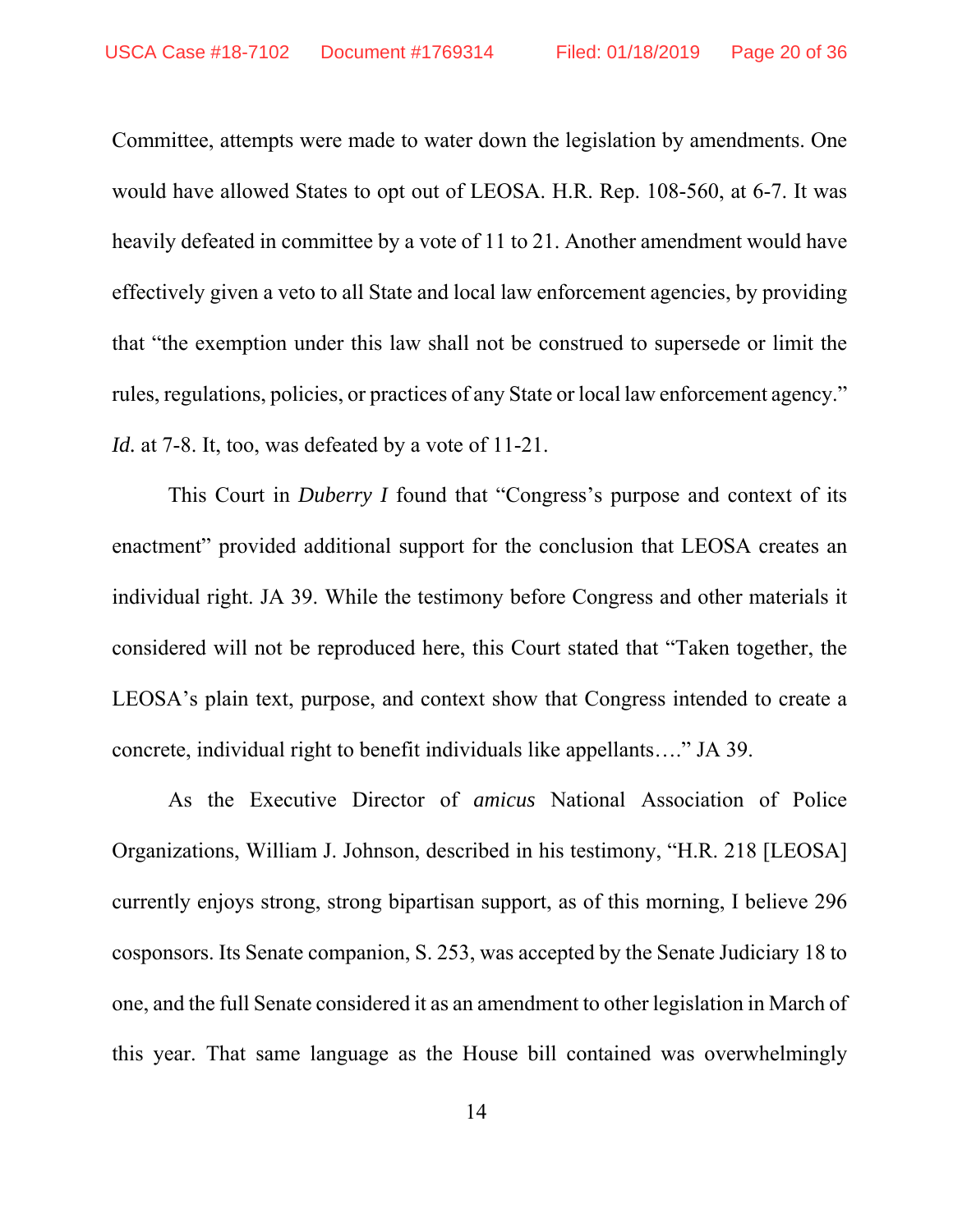approved by the Senate 91 to eight." Law Enforcement Officers Safety Act: Hearing before the Subcommittee on Crime, Terrorism, and Homeland Security of the Committee on the Judiciary,  $108<sup>th</sup>$  Cong., 2d Sess. 29 (2004) ("LEOSA House Hearing"). Although this Court interprets statutes according to their texts, not popularity, this strong bipartisan support does show the importance that Congress placed on the LEOSA rights of law enforcement officers across the nation.

# **III. ARMED OFF-DUTY AND RETIRED LAW ENFORCEMENT OFFICERS HAVE SAVED LIVES, APPREHENDED CRIMINALS, AND OTHERWISE CONTRIBUTED TO THE SAFETY OF THE PUBLIC.**

 Off-duty and retired officers frequently save lives and help protect public safety. Such officers themselves are often targeted for criminal attack. Around the time LEOSA was passed, one law enforcement group compiled sixteen such documented incidents, out of the much greater number that occur continually. Fraternal Order of Police, *H.R. 218/S. 253: Off-Duty or Retired, A Police Officer Is Always On Call.*<sup>6</sup>

Following are some recent media reports in which off-duty law enforcement officers intervened to protect public safety:

After a weekend that saw several homicides in St. Louis, Missouri, one of the suspected murderers was arrested and cuffed "within minutes of pulling the trigger all

<sup>6</sup> https://www.fop.net/legislative/issues/hr218/retired.pdf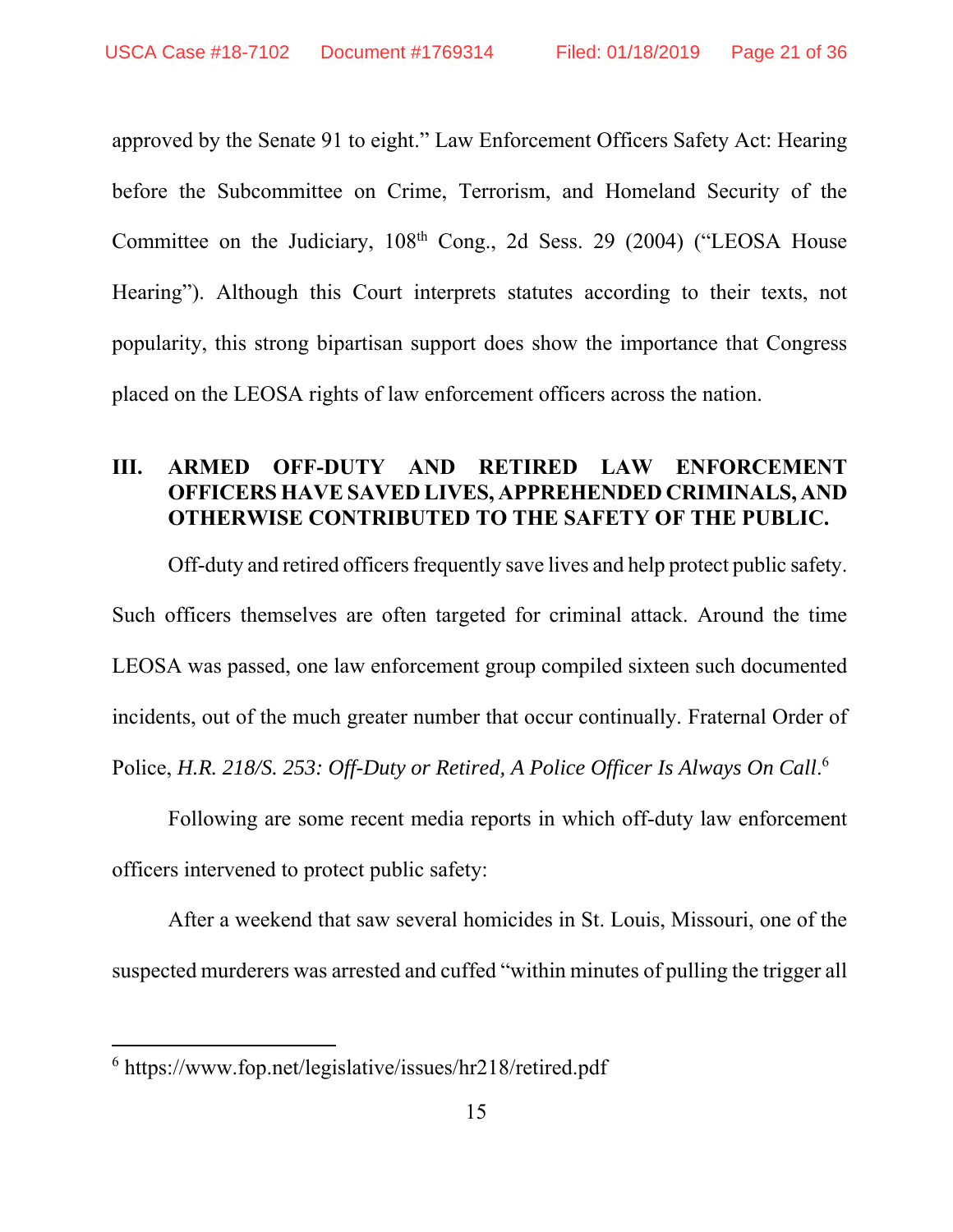because an off-duty officer happened to be attending a child's birthday party." While those attending the party were eating, multiple shots rang out within feet of the house where the party was occurring. Off-duty police officer Ricardo Amezcua, an officer with the nearby city of Northwoods, saw a man with a gun running away. According to police the man, later identified as Romello Thomas, 24, had just shot and killed Kourtney Steed, 27. Off-duty officer Amezcua chased after Thomas, who raised his handgun. Amezcua drew his own handgun and ordered Thomas to drop it. Thomas did, and Amezcua was waiting with the handcuffed Thomas when St. Louis police arrived. Thomas was charged with first-degree murder, armed criminal action, unlawful use and possession of a firearm, theft of a firearm and resisting arrest. Rico Bush, *Off-duty police officer catches murder suspect minutes after deadly shooting*, KSDK (Dec. 23, 2018);7 Chris Regnier, *Off-duty officer chases down suspect in southside homicide*, FOX 2 NEWS (Dec. 23, 2018)<sup>8</sup>

In North Carolina, armed, off-duty police officer Justin Ryan Matthews of the Fayetteville Police Department intervened in the aftermath of a road rage incident in which a suspect had run another man off the road. In the ensuing altercation, the police

7 https://www.ksdk.com/article/news/off-duty-police-officer-catches-murder-suspectminutes-after-deadly-shooting/63-aaa3dfff-6b27-4efc-969c-9d51a9baf346. 8 https://fox2now.com/2018/12/23/off-duty-officer-chases-down-suspect-in-southsidehomicide/.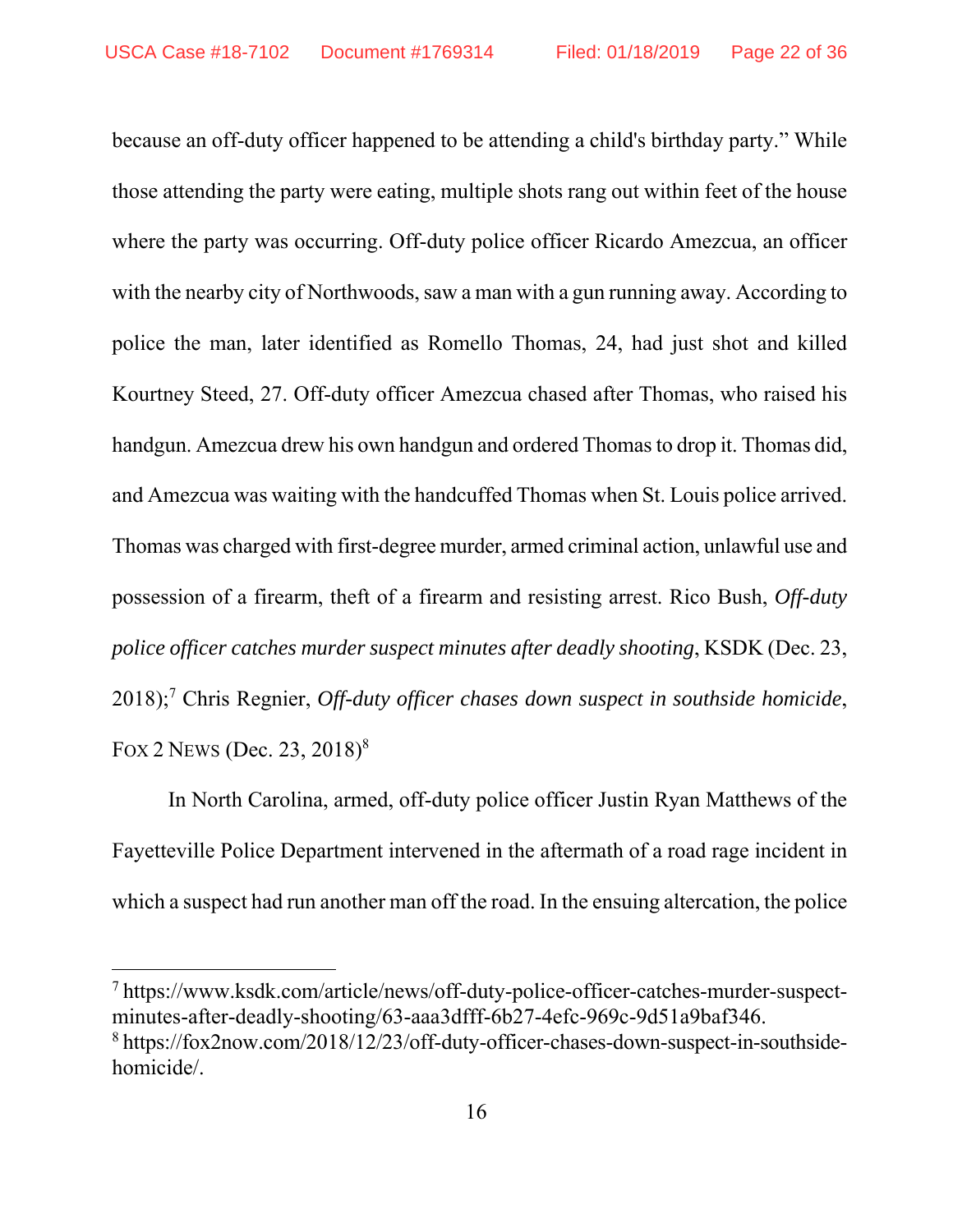officer was seriously wounded by being shot in the face by the suspect, but returned fire despite his wounds. After the suspect tried to ram his truck into the vehicles of other law enforcement officers who had by then arrived, the wounded suspect was arrested. WNCN, *Off-duty NC police officer was shot in the face, sheriff's office says* (Oct. 17, 2018).

On January 7, 2019, an off-duty officer of the Clarkston, Georgia, police force, while working a part-time security job, saw a robbery victim in the parking lot of a Red Lobster restaurant. While he was assisting the victim, four people got into a silver Mercedes, opened fire on the officer and victim, and sped off. The off-duty officer returned fire and hit two of the assailants inside the car. When their vehicle crashed, two of the occupants ran off, while the two who were wounded were taken into custody. Chelsea Prince, *UPDATE: Men ID'd after deadly shootout with off-duty officer outside DeKalb restaurant*, *The Atlanta Journal-Constitution* (Jan. 10, 2019).9

Retired officers also intervene to protect public safety, as the following reports show. Again, such instances are too numerous to count, but these examples are illustrative.

At 12:45 a.m. in Worcester, Massachusetts, a 56-year-old retired police officer,

<sup>&</sup>lt;sup>9</sup> https://www.ajc.com/news/crime--law/killed-shootout-with-off-duty-officer-outsidedekalb-restaurant/jvgBP1VpEepKobinBGiDVP/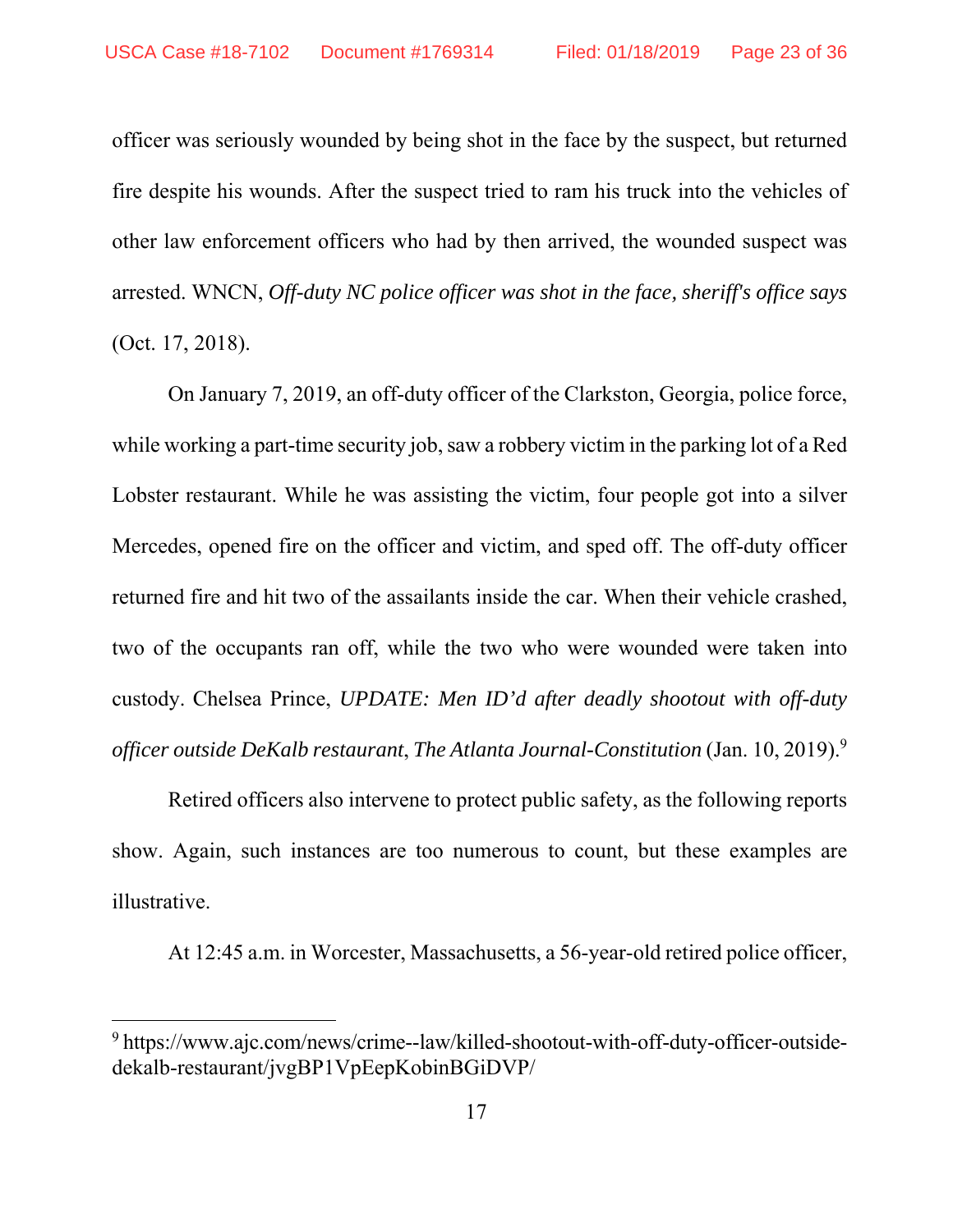Charles Jackson, observed a man dressed entirely in black attempting to break into a car. The retired officer called police, went outside carrying his gun, and approached the man, later identified as 29-year-old Zachary Bailey. Retired officer Jackson told Bailey to get out of his yard. As stated by Jackson and confirmed by a neighbor's eyewitness report, Bailey then assaulted Jackson. Moments later, he produced a handgun from his waistband and fired a shot at Jackson. The retired officer fired back, and Bailey ran off. He was found about 45 minutes later with two gunshot wounds and was treated at a hospital. At arraignment, the prosecutor stated that Bailey had a criminal record ten pages long, with convictions for violent crimes, thefts, and defaults. Gary V. Murray, *Suspect shot by Worcester homeowner, a retired officer, is held on \$10K cash bail,*  WORCESTER TELEGRAM  $&$  GAZETTE (May 1, 2018).<sup>10</sup>

A retired police officer helped capture Jeffrey Todd, 34, who recklessly ran from Sevierville, Tennessee police, to avoid arrest after he was caught shoplifting at the local Wal-Mart. When Todd sped away from the parking lot in his Chevy Malibu, the retired officer gave chase in his private vehicle. The Sevierville police also followed, and after Todd crashed his car into a ditch but then got it going again, both the on-duty officer and the retired officer arrived separately at the front of a house that Todd had

<sup>10</sup> https://www.telegram.com/news/20180501/suspect-shot-by-worcester-homeownerretired-officer-is-held-on-10k-cash-bail.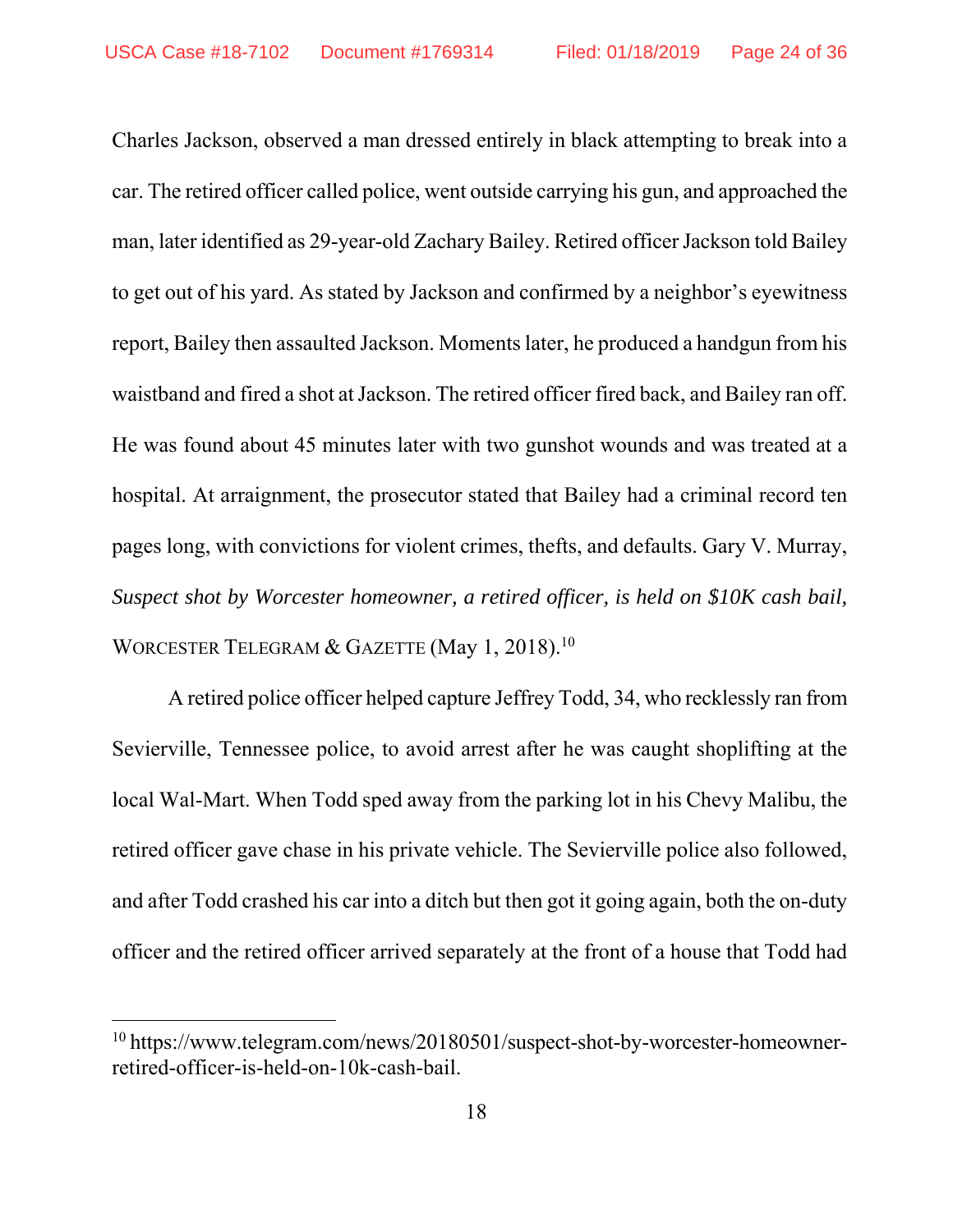pulled behind. Ignoring commands to stop, Todd drove his car across the front lawn at the retired officer, who fired his handgun three times at the Malibu because he was in fear of being killed by Todd. Todd drove off, ran his car into a camper, drove over several sidewalks and grassy areas, and eventually crashed into a steel gate. He ran away on foot, was captured a short distance away, and was charged with several crimes, including one felony. WATE 6, *Accused Sevierville shoplifter arrested after police chase, retired officer firing shots* (Mar. 26, 2018).<sup>11</sup>

In a multi-county Colorado crime spree, 29-year-old Austin Benson drove around randomly firing a handgun at people and vehicles with people in them. Among others, he shot at a man who had been camping in the area with his wife and grandchildren. He also shot at a car with a family in it. Fortunately, no one was hit. A retired officer from Alabama was camping in the area with his wife when he heard a man yelling. He went to take a look, and encountered Benson who pointed a rifle at the retired officer, telling him to go get water and that the law was after him. The retired officer went into his camper, gave his wife a handgun, and retrieved an AR-15 rifle.12 Exiting his camper he ordered Benson to drop his weapon, but Benson began to drive

<sup>&</sup>lt;sup>11</sup> https://www.wate.com/news/local-news/accused-sevierville-shoplifter-arrested-afterpolice-chase-retired-officer-firing-shots/1080398397.

 $12$  Although this incident involved the use of a long gun, not a concealed handgun, by a retired officer, it illustrates the valuable role played by trained, armed, retired law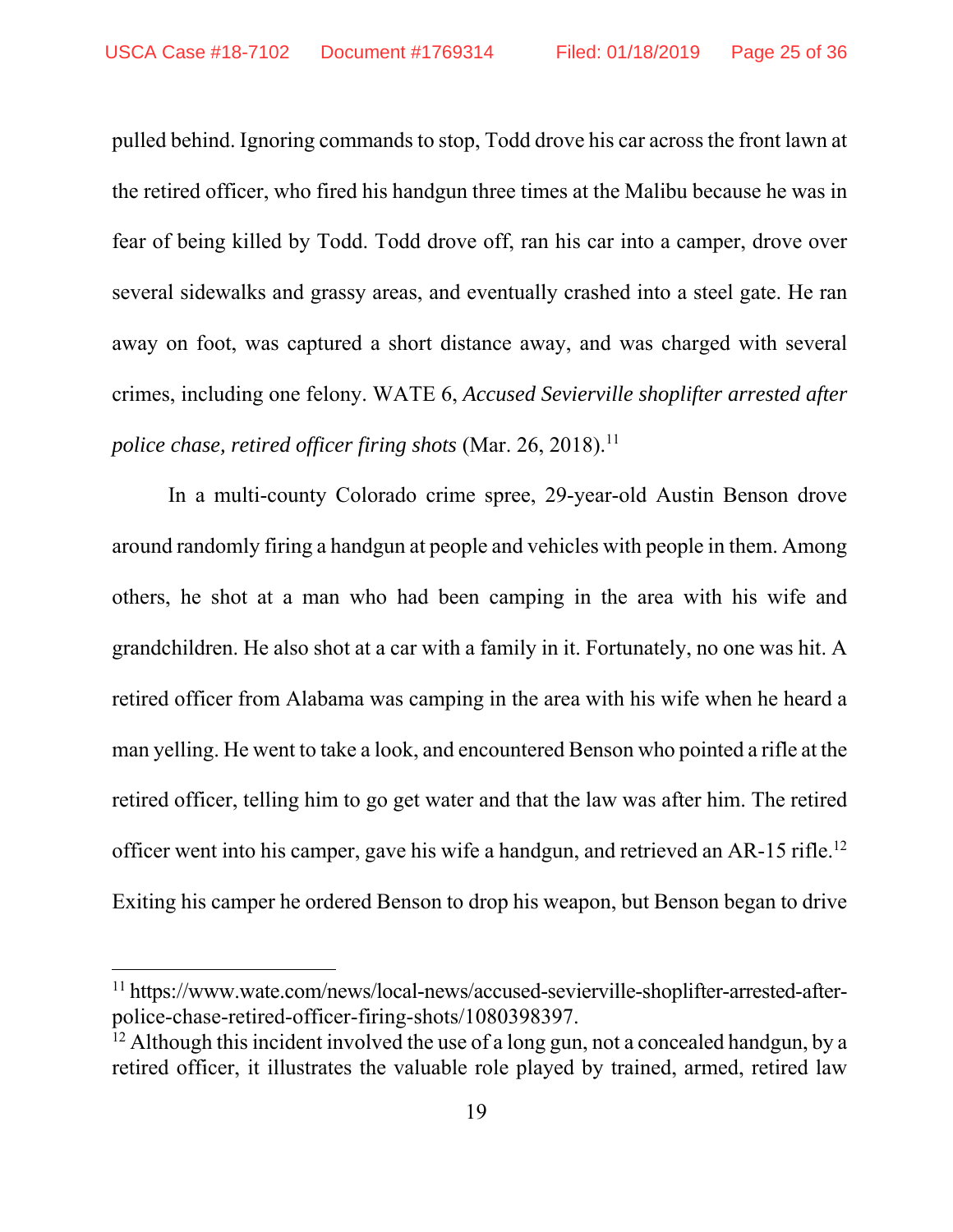away and started shooting at the retired officer and the camper. The officer returned fire, and Benson crashed into a tree. At that point, local law enforcement arrived. Benson had been wounded in the face and arm by the retired officer. He was arrested and charged with six counts of attempted first-degree murder as well as one count of attempted aggravated robbery. Allison Sylte, *Retired officer used 2 AR-15s to stop man accused of firing at random people,* KUSA (Jul. 9 2018).13

*Amici* are aware that off-duty and retired officers frequently assist active, onduty law enforcement. For them to do so effectively, and with less risk to their own lives, they often need to be carrying concealed, as a proper interpretation of LEOSA permits them to do.

# **IV. OFF-DUTY AND RETIRED LAW ENFORCEMENT OFFICERS FACE THREATS AND VIOLENCE, SOMETIMES FATAL, FROM CRIMINALS WHO TARGET THEM.**

In addition to protecting public safety, off-duty and retired law enforcement officers may also need to be able to carry under LEOSA for their own personal protection. All three plaintiffs testified to threats and/or attacks against them due to their work as correctional officers. Plaintiff Curtis testified in his deposition:

enforcement officers in protecting innocent human life.

<sup>13</sup> https://www.9news.com/article/news/crime/retired-officer-used-2-ar-15s-to-stopman-accused-of-firing-at-random-people/73-572102809.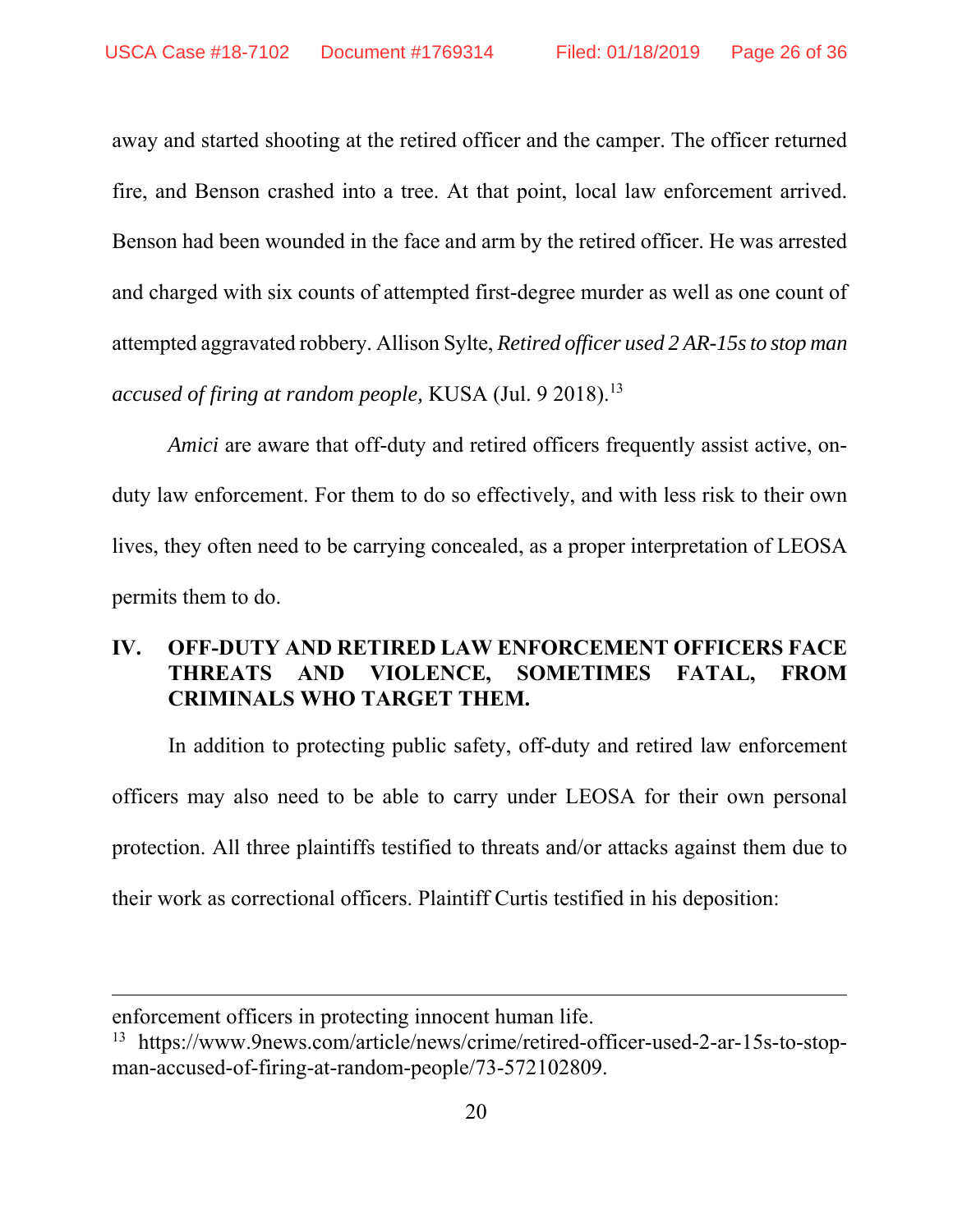Inmates were constantly threatening me verbally during my time working at the Department. Mostly it didn't bother me, but sometimes inmates would get very detailed, talking about how exactly they were going to kill and torture me, and how they were going to track me down when they got out of the institutions and kill me and my family. A group of inmates at Central facility maintained a "hit list" of officers they wanted to exact revenge on, that we found during one shakedown. I was on the list, with several stars by my name. Thankfully during my time as an active DCDC officer I was able to carry a gun so that I could protect myself and my family.

JA 160. Officer Curtis testified to further threats by prisoners who had been released,

including one whom he identified by name as Thomas Edwards. JA 161. While an

inmate, Edwards had assaulted Officer Curtis. After Edwards' release, Officer Curtis

encountered Edwards and several other ex-convicts at an Exxon station. JA 161, 312.

Edwards "became enraged and threatened to kill me." JA 161. "He made a move and I

went for my weapon, and the guys took him out of there." JA 313.

Officer Duberry also testified in his deposition that he was:

the recipient of countless verbal threats from inmates over the years. Sometimes the inmates would use graphic descriptions of the kind of violence they intended to or wished to use against me. A common threat was hearing from an inmate that once he was released, he was going to track me down, find out where I lived, and kill me and my family…. It was comforting that at least during my time as a full-time employee, I knew I was authorized under the law to carry a weapon to protect myself and my family, and that's what I did.

JA 167. Officer Duberry further described threats and menacing behavior directed toward him by inmates after their release. *Id.*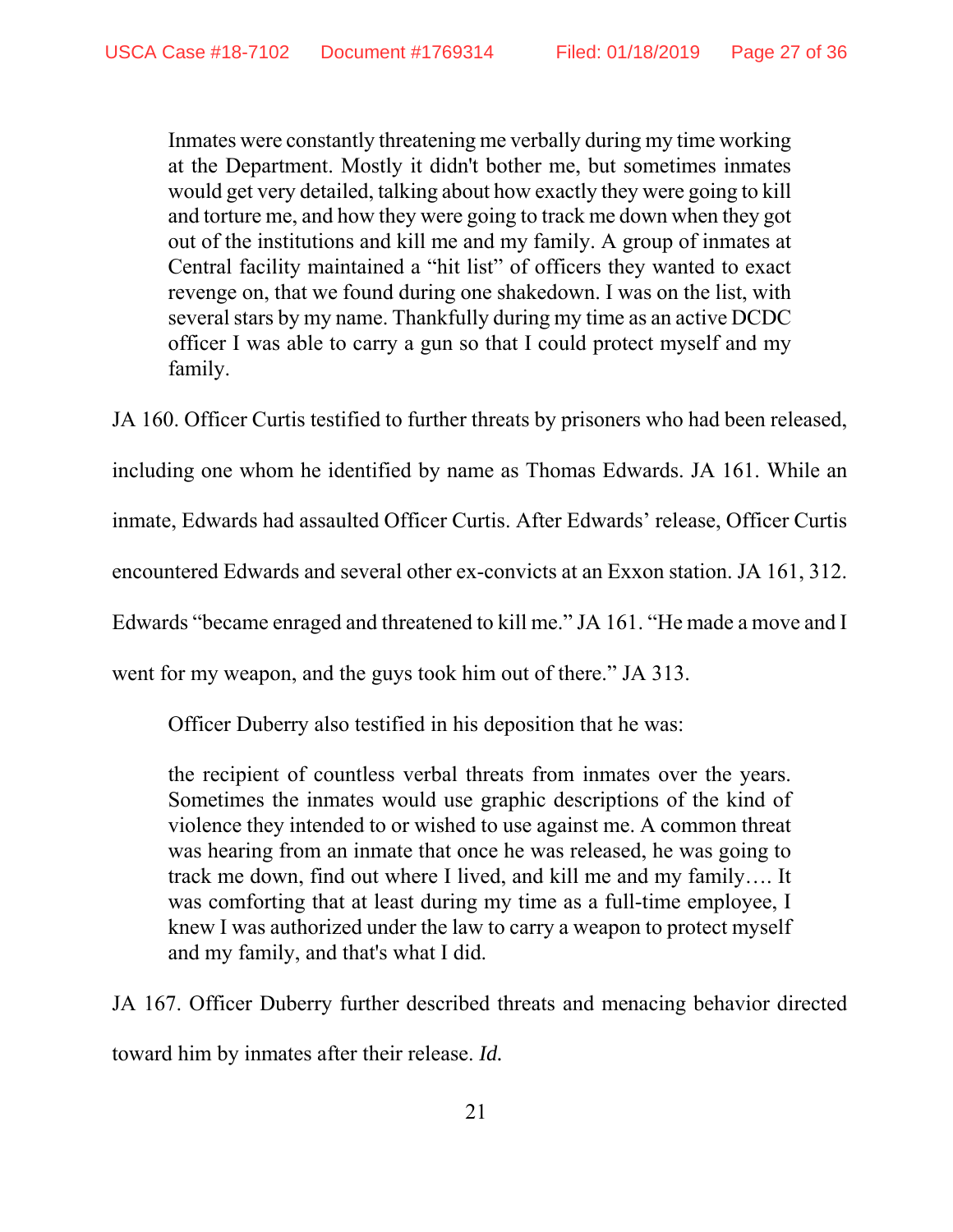Being a corrections officer can be dangerous both on and off the job, and before and after retirement. Officer Smith described an incident "when I was shaking down an inmate and had liquid PCP thrown in my eyes. I had to go to the hospital and stay for several days because both my eyes were bandaged up." JA 174. Officer Smith stated that he:

was threatened verbally by inmates almost every day. Some of the threats were really gruesome, and inmates often told me they were going to hire somebody on the outside to knock me off, or that they would kill me themselves when they were finally released.

## *Id.*

In one instance, Officer Smith was shot at multiple times in the alley behind his

house while taking out trash one night:

I was watching football and I went outside. And I was going to the trash dumpster. And some individual came up the alley. It was dark. And they indicated shouting, "Yeah, you'd better have your damn vest on." The next thing you know it was just gunfire.

JA 264. Officer Smith stated that the shout about the vest proved "to me that he knew

who I was." JA 175. He called the police, and officers from Precinct 7D responded, but

the individual was never identified. JA 264-65, 266-67.

Testimony during hearings on LEOSA amply demonstrated the threats faced

daily by law enforcement officers from criminals. In his testimony before the House

Judiciary Subcommittee on Crime, Terrorism, and Homeland Security, the Executive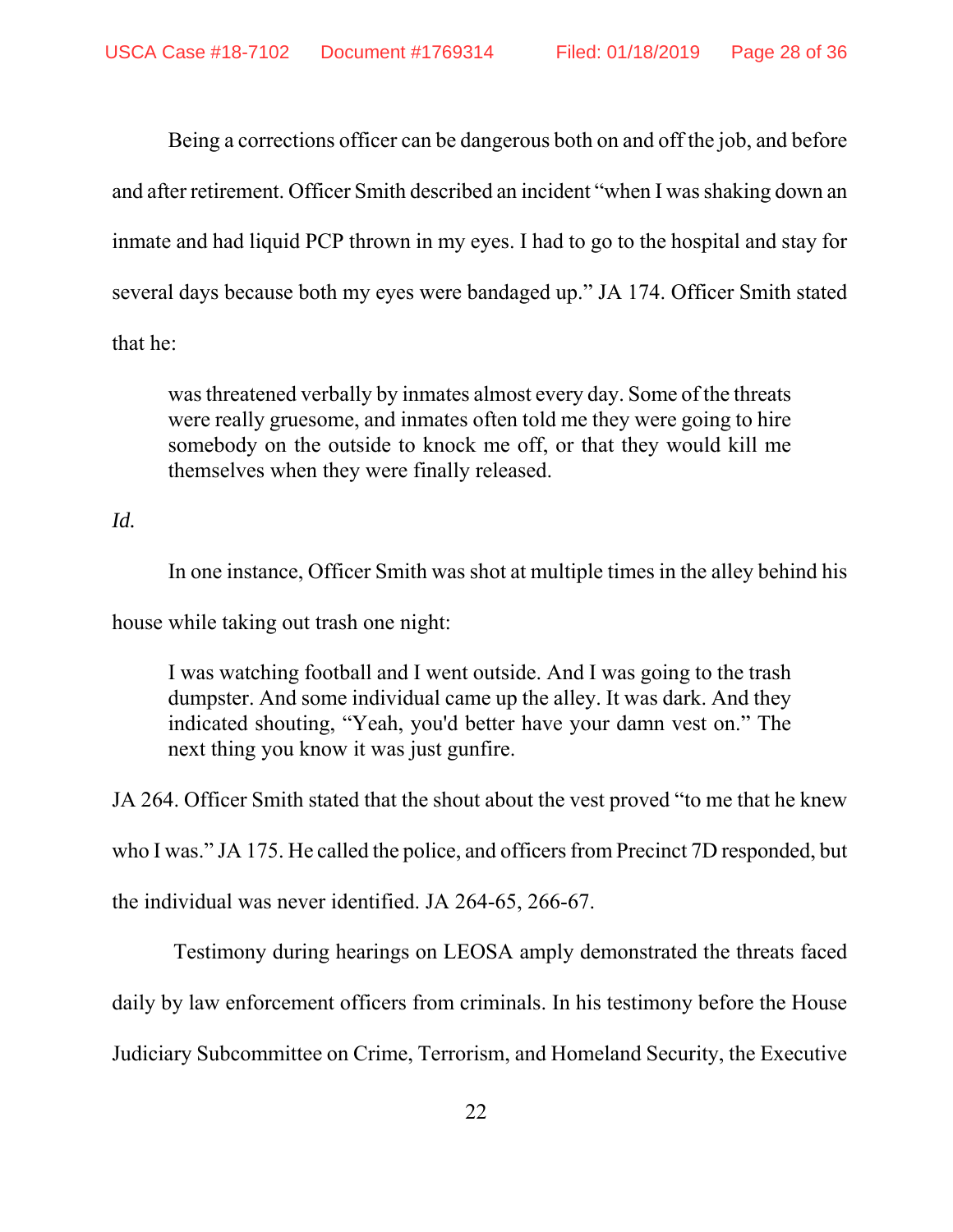Director of *amicus* National Association of Police Organizations described how organized criminal gangs openly plot revenge against individual officers:

A typical example of this comes from the Hempstead, New York Police Department. Officers assigned to the Gang Task Force, comprised of DEA, FBI, ATF and state and local law enforcement, are constantly subjected to stalkings by gangs seeking retribution. Personal car license plate information and the movements of officers and their families are unabashedly observed and recorded by gang members. Threats against officer's lives are constant and do not end when the shift concludes.

LEOSA House Hearing at 30 (Statement of William J. Johnson).

In that hearing, Chuck Canterbury, President of the Fraternal Order of Police,

provided a number of examples of officers who had been attacked and killed. LEOSA

House Hearing at 36-37. A substantial proportion were cases in which off-duty officers

were specifically targeted by criminals for revenge, to prevent them from testifying, or

simply because they were law enforcement officers. The following quotes from that

testimony provide examples of off-duty officers targeted and killed by criminal

attackers:

Detective Charles Edward Harris, a twenty-year veteran with the Southern Pines Police Department in North Carolina…was targeted after drug dealers spotted him attending a "crime watch" meeting at an apartment complex. His killers waited until he was at home and off-duty, then rang his doorbell. Detective Harris was shot and killed. His wife, who was also home at the time, was also hit….

Detective Thomas G. Newman, a twelve-year veteran of the Baltimore City Police Department in Maryland had been shot and wounded while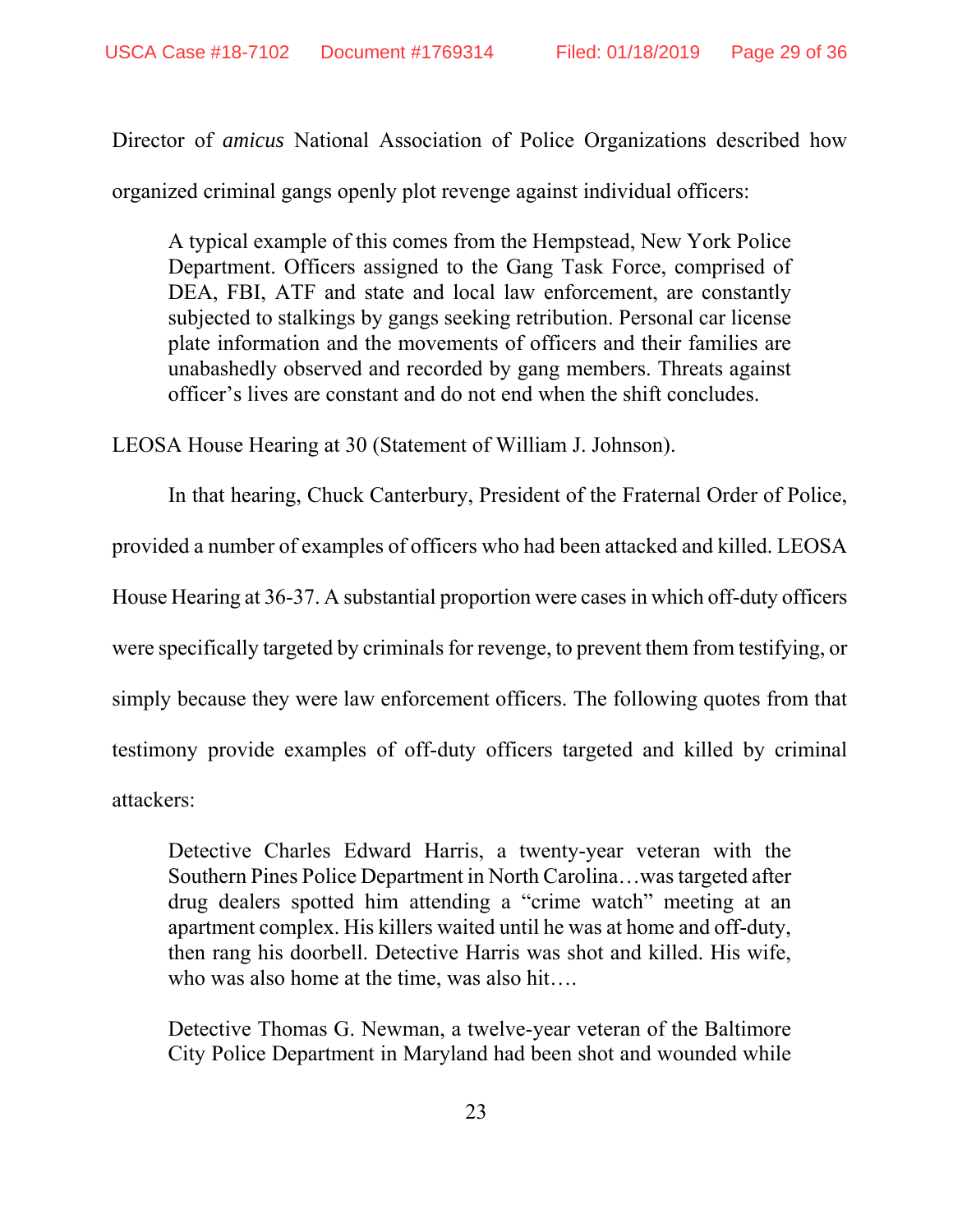off-duty in 2001. He testified against his assailant, who was sentenced to thirty years in prison. On 23 November 2002, Detective Newman was shot to death by three suspects—friends and relatives of the criminal that Detective Newman had sent to jail—in an act of criminal retaliation....

Officer Shynelle Marie Mason, a two-year veteran with the Detroit, Michigan Police Department was shot and killed on 14 July 2000 by a man she had previously arrested for carrying a concealed weapon. She encountered the man while off-duty; he confronted her and shot her several times in the chest.

Correctional Officer Leslie John Besci, a sixteen-year veteran with the North Carolina Department of Corrections was beaten to death with a baseball bat in an unprovoked attack. The officer had just returned from work when he was attacked by two former inmates of the prison where he worked….

Officer Ralph Dols, a three-year veteran of the New York City Police Department was off-duty when he was ambushed in front of his home. He was attacked by three men, who shot him a total of six times. The investigation into the officer's murder suggests that the killing was in retaliation for the officer's identification of suspects in a robbery who may have had some connection to organized crime….

Officer Ronald Levert Richardson served nine years with the District of Columbia Department of Corrections. He was shot and killed outside his home by suspects seeking to prevent him from testifying at a drug trial.

Officer Oliver Wendell Smith, Jr., of the Metropolitan Police Department in Washington, D.C. was off-duty when he was robbed at gunpoint. Upon discovering the victim was a police officer, the robbers shot and killed him.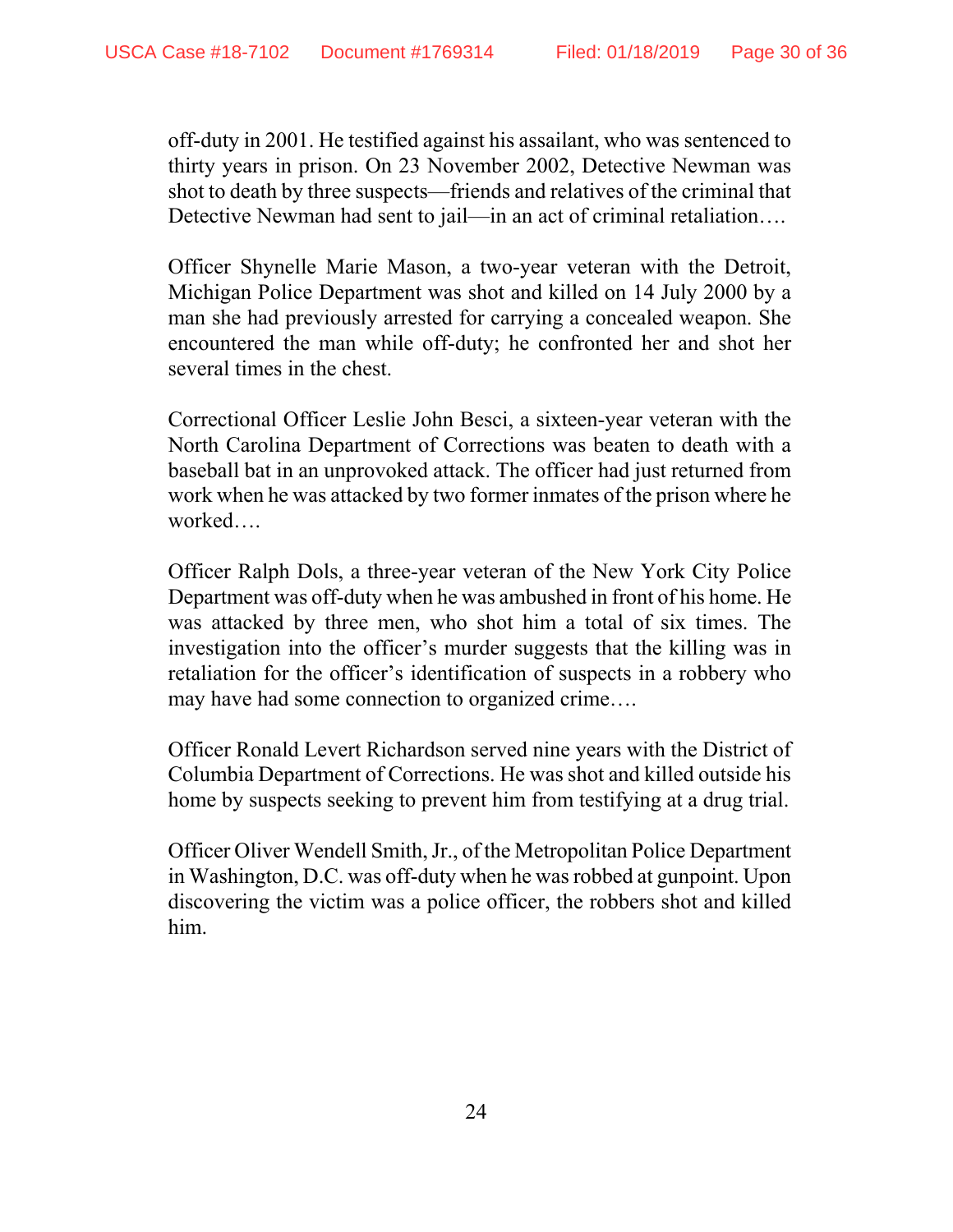The problem, of course, persists, though law enforcement officers—when they are not denied their right to carry under LEOSA—are better able to resist criminal attacks.

Retired law enforcement officers, and not just off-duty officers, also have a need to carry to protect themselves. A few examples will illustrate.

In July 2009, retired Miami police captain Robert Yee, a decorated officer, was executed assassination-style at the Miami River marina where he worked. Although investigators may never know who ordered his killing, in 2016 a jury convicted Rafael Toirac-Aguilera of New Jersey of pulling the trigger. Toirac-Aguilera's girlfriend testified she rode with him to Florida from New Jersey in a rented silver Toyota Corolla, where he was to do some unspecified "work." Evidence showed that the killer drove a silver car up near Yee, who often rode around the marina grounds on a golf cart, and shot him. An orange juice bottle that had been used as a makeshift silencer was found near his body, and had fingerprints and DNA on it that matched Toirac-Aguilera's. Prosecutors believed that someone sent the killer because Yee may have been providing authorities with information about illegal activities at the marina. Yee was a 25-year police department veteran who retired in the mid-1990s. David Ovalle,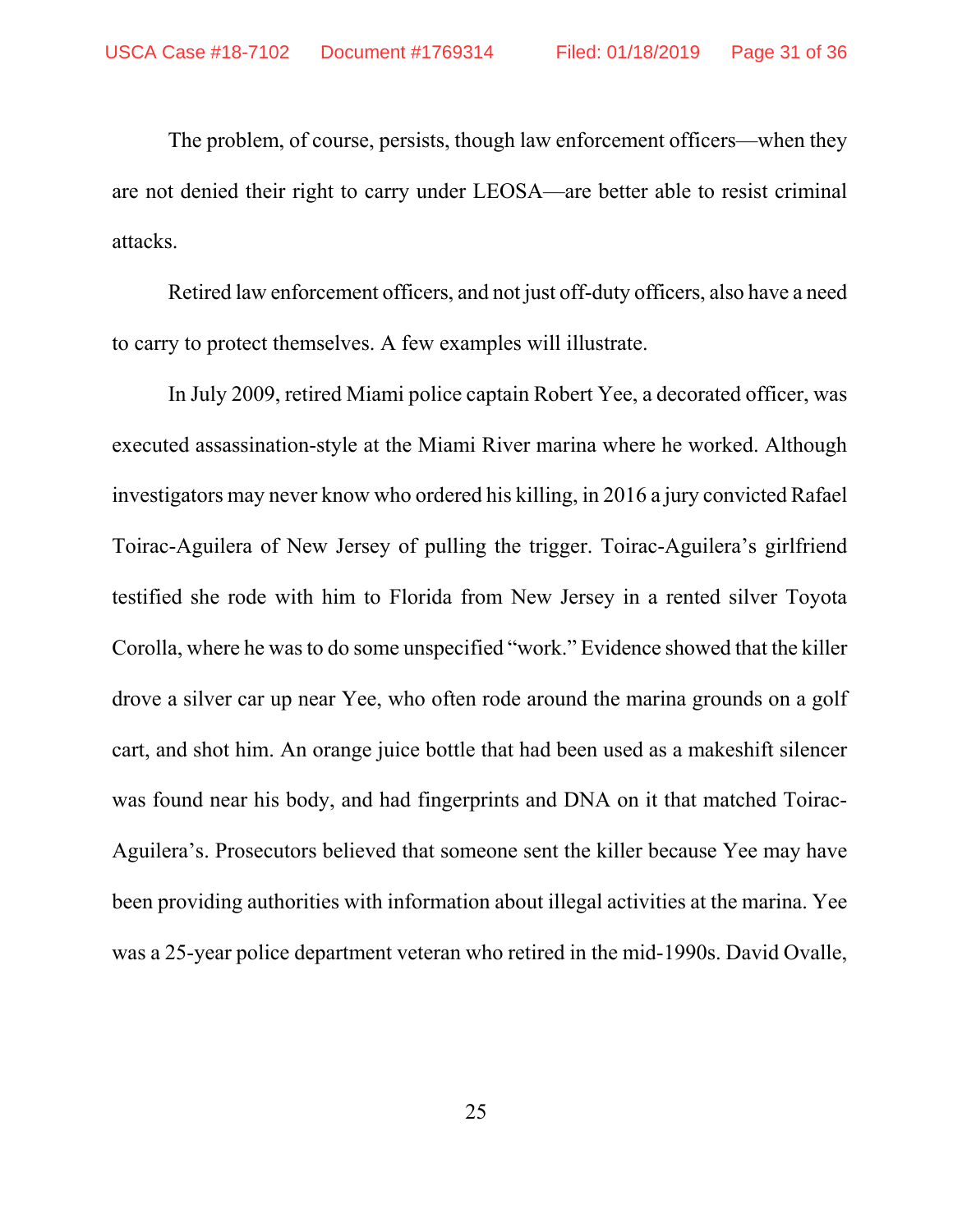*Jurors convict Jersey man in murder of ex-Miami police captain*, MIAMI HERALD (Mar.  $23, 2016$ .<sup>14</sup>

Often, retired law enforcement officers will have a greater need to be armed because they have been trained, generally for decades, to prevent or stop crime, and to save innocent life. They frequently will intervene in dangerous situations from which ordinary citizens might back away. For example, in New Jersey, fifty-one-year-old retired Millville Police Officer Carmen DeGregorio was killed after he intervened in a domestic dispute at a local Wawa. According to a press report:

Police said 30 year-old Christopher Robinson was forcing his girlfriend into the trunk of his car. DeGregorio scuffled with Robinson and got the [woman] out.

Robinson then allegedly got back into the car, hit the gas and plowed into DeGregorio, causing the devastating injuries that resulted in his death.

Nora Muchanic, *Retired officer killed saving someone else*, WPVI-TV (Dec. 1, 2007).15

Had retired officer DeGregorio been armed, he might have been able to take control of

the situation without fatal risk to himself.

 Similarly, in New York, retired Greenburgh police officer Peter Schmidt was out walking when he saw two people exiting a house that he knew to be unoccupied. "The

<sup>14</sup>https://www.miamiherald.com/news/local/community/miami-dade/article67745502 .html.

<sup>15</sup> https://6abc.com/archive/5805187/.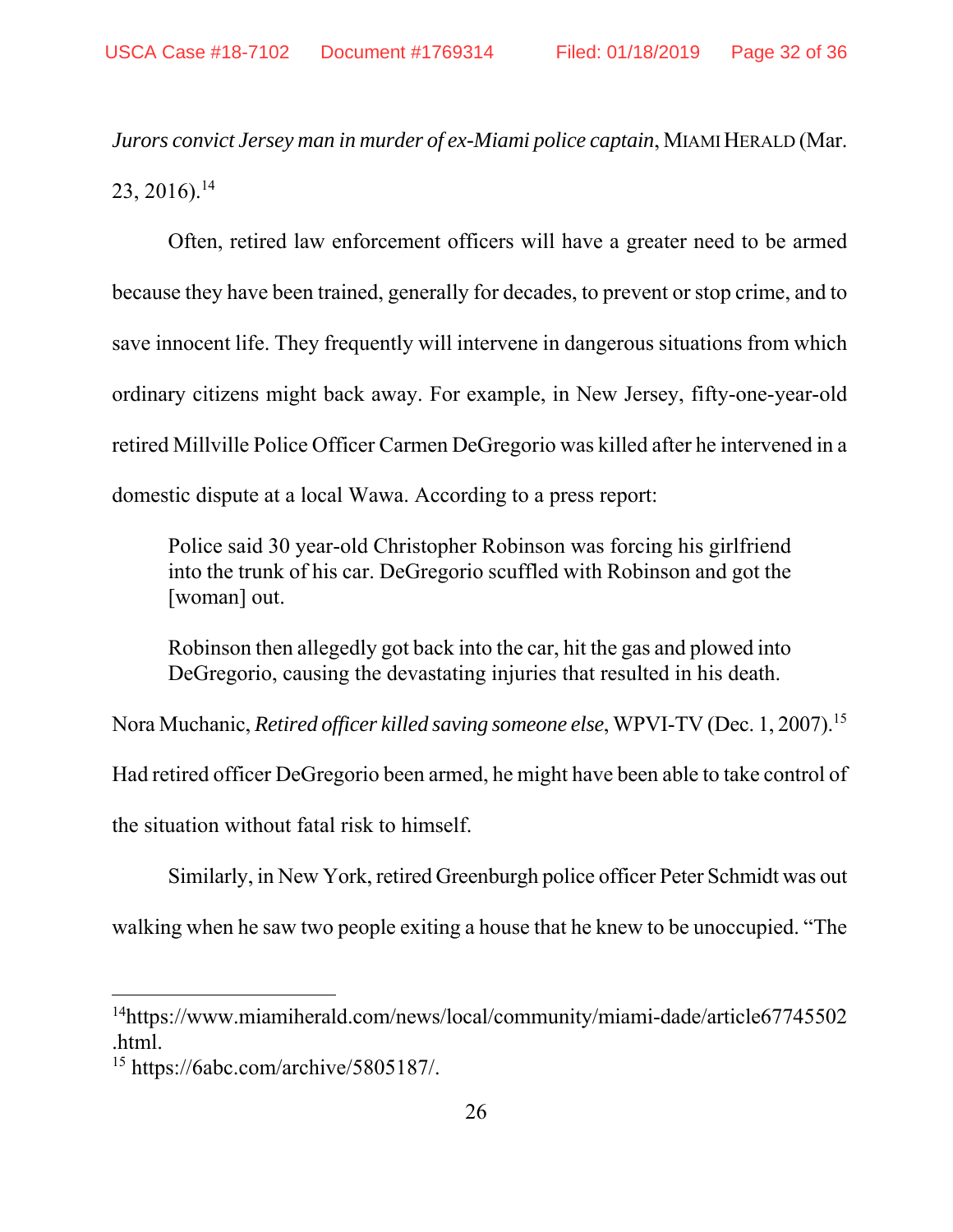officer, who retired 10 years ago, confronted the apparent burglars and one of the suspects shot the officer in the arm and torso after a brief conversation." Checkey Beckford, *Retired Police Officer Shot in Westchester County; Son Helps Nab Suspects,* NBC 4 (Jul. 13, 2015).<sup>16</sup> Schmidt's son, a police officer who was not working at the time, managed to get the license plate number of the suspects' vehicle as it departed. The suspects were apprehended shortly thereafter, and Schmidt was expected to recover. *Id.* Again, had Schmidt been carrying concealed, he might have avoided being shot twice.

Attacks on off-duty or retired law enforcement officers will generally make the news only when the attacks are fatal or result in serious injuries to the officer. Threats, no matter how serious, will virtually never be reported. But law enforcement officers know from experience that they function in a hostile environment in which they encounter many violent individuals who wish them ill, and who will harm them or their loved ones if given the opportunity. Allowing all qualified off-duty and retired law enforcement officers to avail themselves of the right to effectively protect themselves and the public, without artificial barriers being thrown up by local jurisdictions, will surely save lives.

<sup>16</sup> https://www.nbcnewyork.com/news/local/greenburgh-police-shooting-cop-shotwestchester-police-314686691.html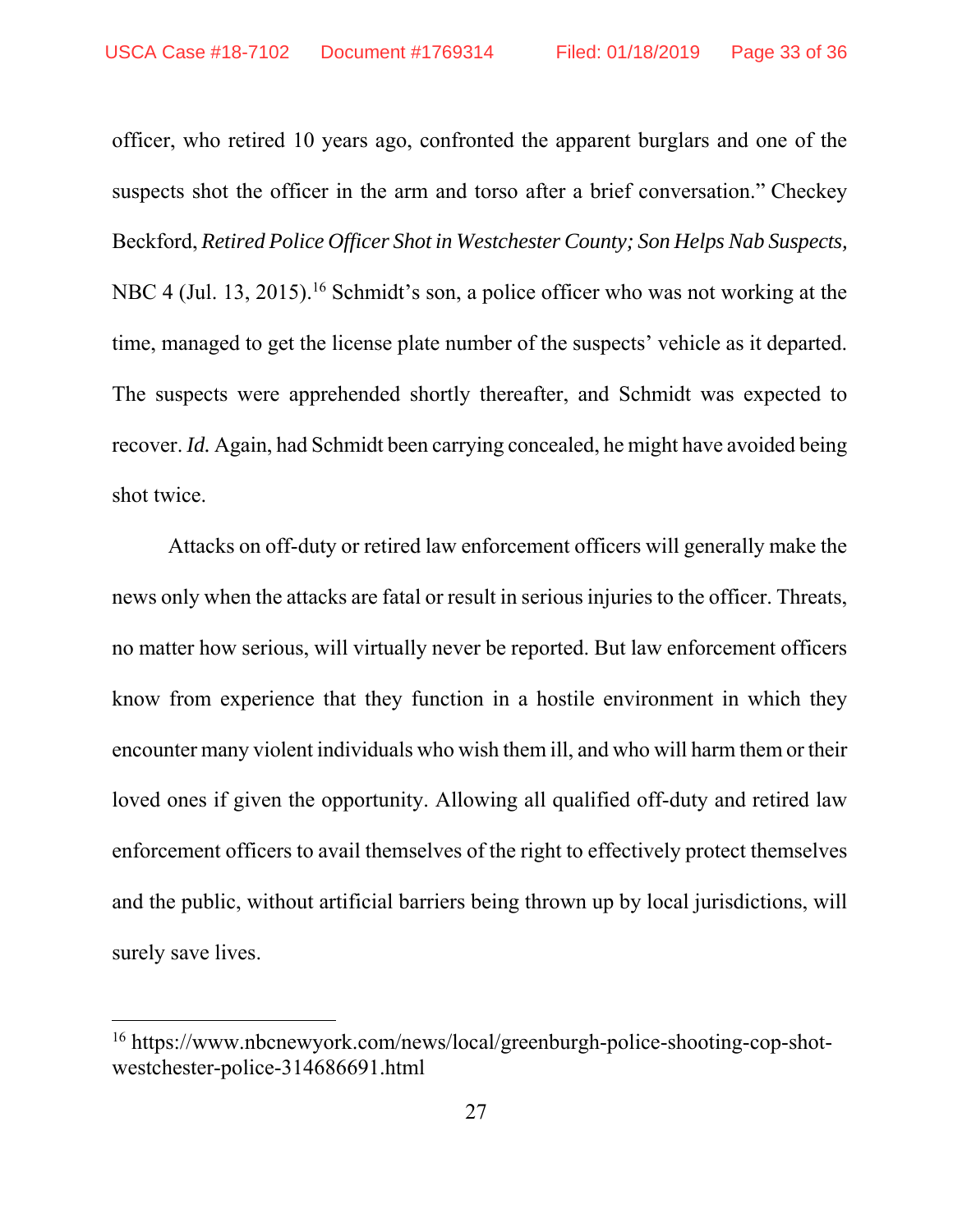# **CONCLUSION**

For the reasons stated above, the District Court's judgment should be affirmed.

Respectfully submitted,

/s/ Dan M. Peterson Dan M. Peterson Dan M. Peterson PLLC 3925 Chain Bridge Road, Suite 403 Fairfax, Virginia 22030 (703) 352-7276 dan@danpetersonlaw.com

Counsel for *Amici Curiae*

Date: January 18, 2019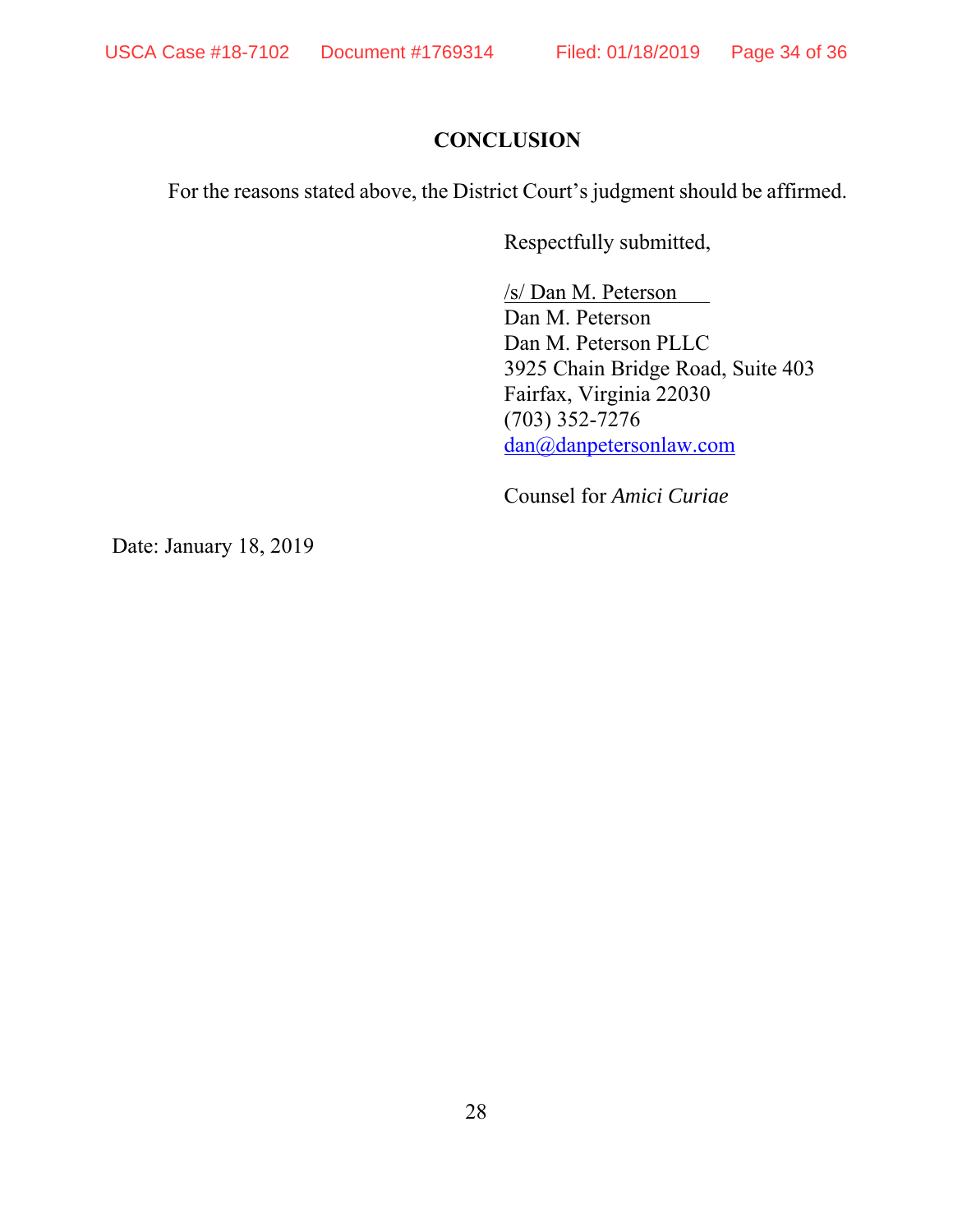## **CERTIFICATE OF COMPLIANCE**

 I hereby certify that the foregoing Brief *Amici Curiae* of the Western States Sheriffs' Association *et al.* complies with Rule 32(a)(7)(C) of the Federal Rules of Appellate Procedure. According to the word count feature of the word-processing system used to prepare the brief, it contains 6,357 words, exclusive of those matters that may be omitted under Rule  $32(a)(7)(B)(iii)$ .

 I further certify that the attached brief complies with the typeface requirements of Rule 32(a)(5) and the type style requirements of Rule 32(a)(6). It was prepared in a proportionately spaced typeface using 14-point Times New Roman font in Microsoft Word.

> /s/ Dan M. Peterson Dan M. Peterson

Counsel for *Amici Curiae*